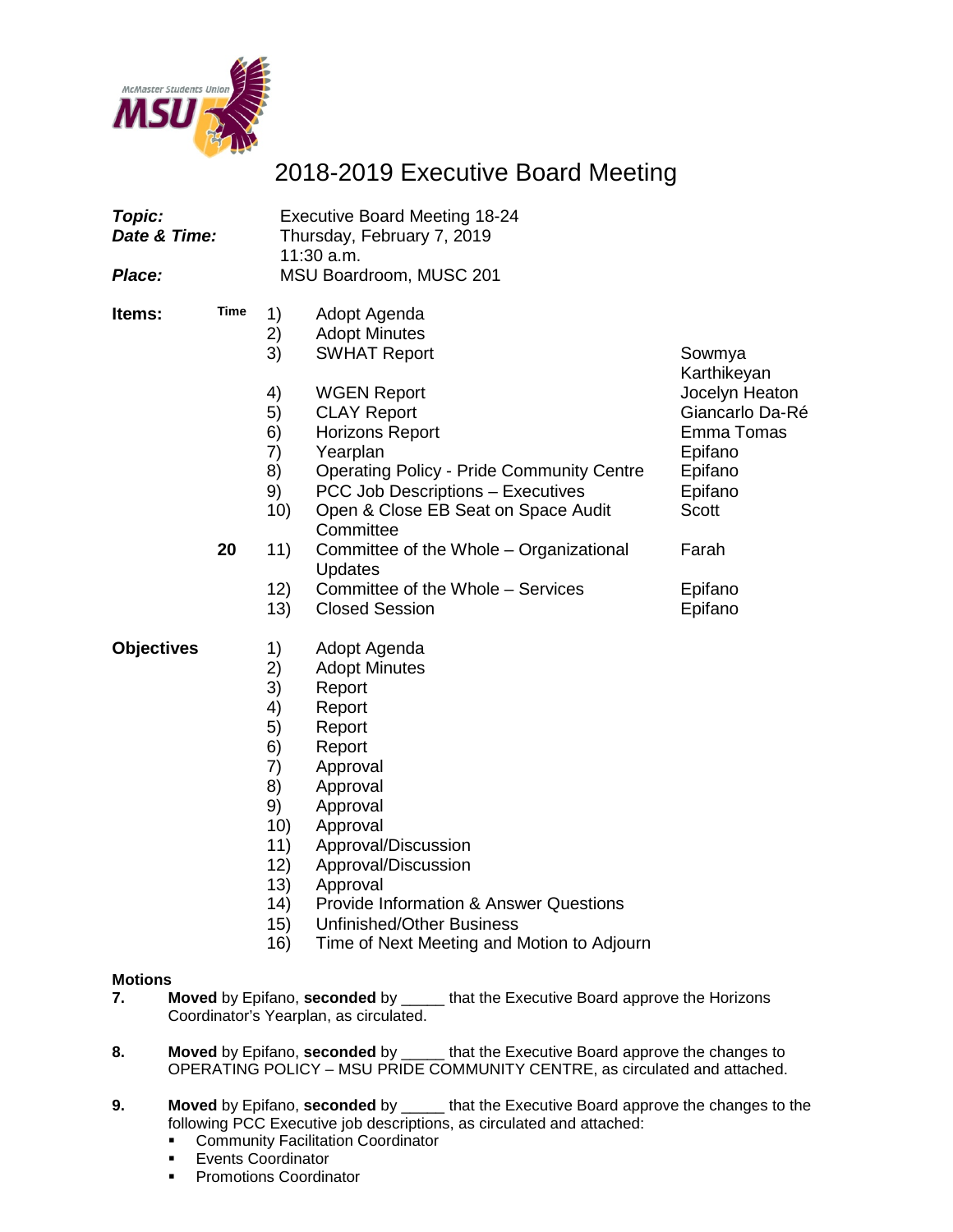- **Social and Political Advocacy Coordinator**
- **•** Volunteer & Training Coordinator
- **10.a) Moved** by \_\_\_\_, **seconded** by \_\_\_\_ that the Executive Board open one (1) EB seat on the Space Audit Committee.
- **10.b) Moved** by \_\_\_\_, **seconded** by \_\_\_\_ that the Executive Board close one (1) EB seat on the Space Audit Committee.
- **11. Moved** by Farah, **seconded** by \_\_\_\_ that the Executive Board move into Committee of the Whole to discuss the topic on the agenda, as circulated.
- **12**. **Moved** by Epifano, **seconded** by \_\_\_\_ that the Executive Board move into Committee of the Whole to discuss Services.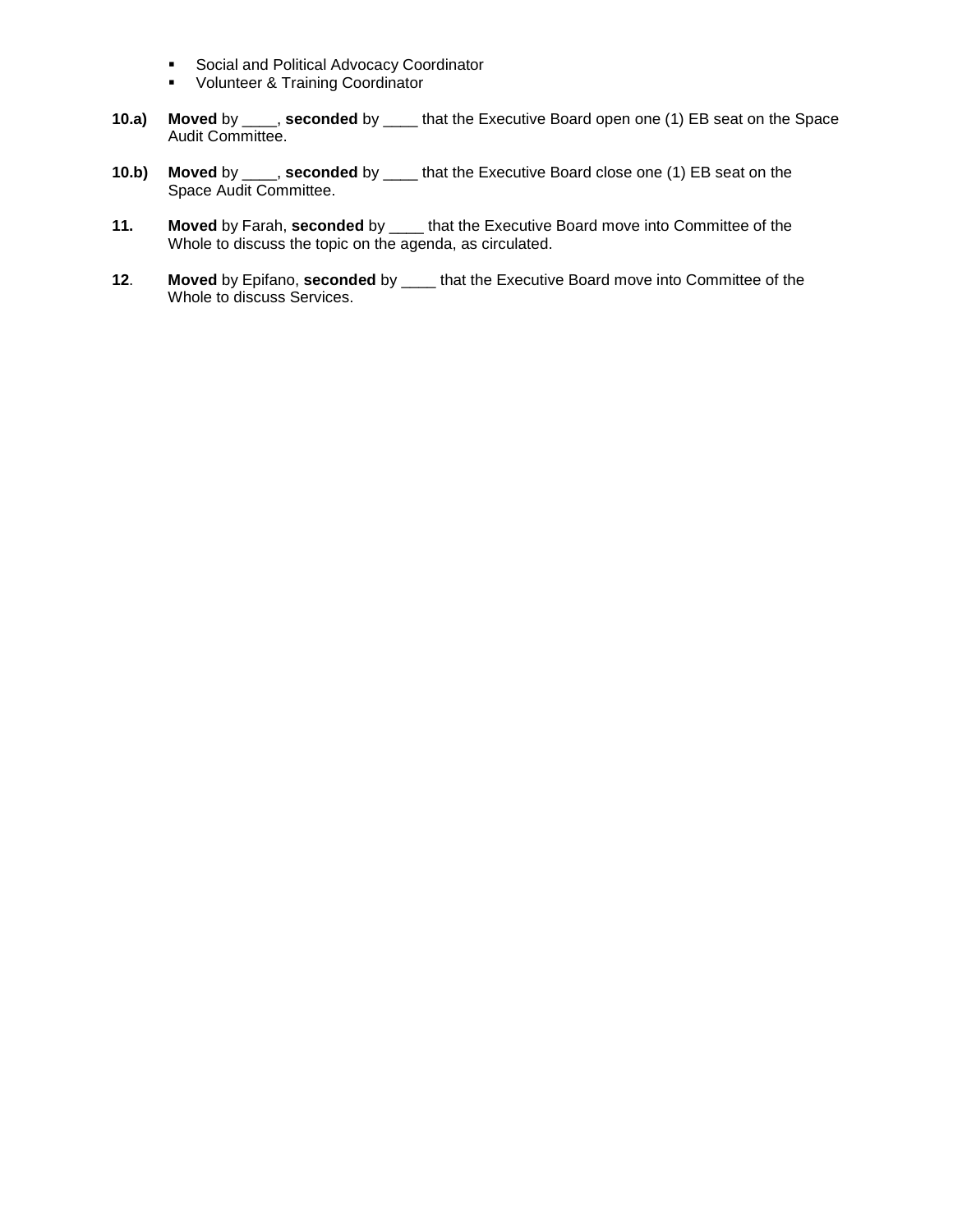### **Executive Board Meeting 18-24 Thursday, February 7, 2019 @ 11:30am MSU Boardroom, MUSC room 201**

| Called to Order 11:31am |                                                                                                                                                                                           |
|-------------------------|-------------------------------------------------------------------------------------------------------------------------------------------------------------------------------------------|
| Present                 | Bertolo, Epifano, Farah, Florean, Gandzi, Hackett, Robinson, Warwani                                                                                                                      |
| Late                    | Roshan                                                                                                                                                                                    |
| Absent                  |                                                                                                                                                                                           |
| <b>Others Present</b>   | V. Scott (Recording Secretary), Jocelyn Heaton (WGEN Coordinator), Joshua<br>Marando (Advocacy Coordinator), Drew McLean (Incoming PCC Coordinator),<br>Emma Tomas (Horizons Coordinator) |

### **1. Adopt Agenda**

**Moved** by Robinson, **seconded** by Florean to adopt the agenda, as presented.

### **Amendments**

- **Epifano Move Horizons Report and Yearplan to the end of the agenda**
- Epifano Move Operating Policy PCC and Job Descriptions to the end of the agenda

**Moved** by Robinson, **seconded** by Florean to adopt the agenda, as amended.

### **Passes Unanimously**

### **2. WGEN Report – Jocelyn Heaton presented**

**Heaton summarized the report.** 

### **Roshan arrived at 11:33am**

### **Questions**

- Farah asked if volunteer retention was improving. Heaton responded that it was, and they currently have conversation prompts for volunteers to be comfortable with each other and having more students come in.
- **Farah asked if WGEN has been getting any questions about the cuts to fees. Heaton responded that some** students are concerned. They stated that in response to the news a faculty member donated money to the service, it was nice.

### **3. SWHAT Report – report attached**

**Epifano went over the report.** 

### **Questions**

- Hackett asked about this time of year when the weather is bad. Epifano responded that if there aren't enough volunteers for the service to run then they would close.
- **FIOT** Florean asked for an update about gossip in the service. Epifano responded that it seemed to be going well and that the PTM got the exec team to help with moving the conversation away from those topics.

### **4. CLAY Report – report attached**

**Epifano went over the report.** 

### **Questions**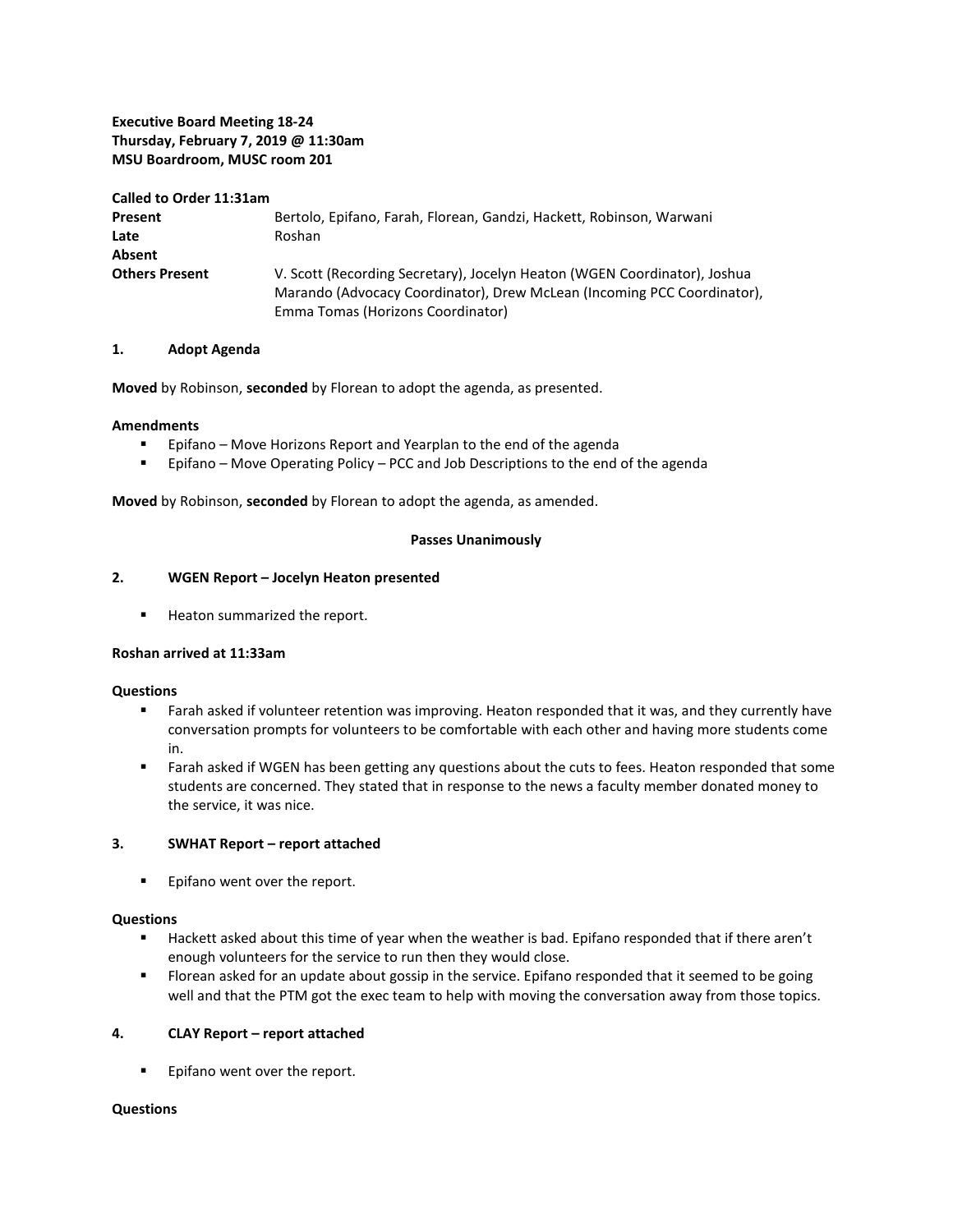- Farah asked if the meeting went well. Epifano responded that they met with just Dave to set up the HWDSB meeting, which went well. Epifano stated that Dave was optimistic about it, and that it would help build a relationship. They stated the biggest thing though is that HWDSB can't endorse a program that isn't run by them, so they have to think about what to do.
- **Farah asked if the students going to info sessions was endorsing. Epifano responded that it was.**

### **5. Open & Close EB Seat on Space Audit Committee**

### **a) Open Seat**

**Moved** by Robinson, **seconded** by Warwani that the Executive Board open one (1) EB seat on the Space Audit Committee.

### **Passes Unanimously**

### **b) Close Seat**

**Moved** by Hackett, **seconded** by Roshan that the Executive Board close one (1) EB seat on the Space Audit Committee.

### **Nominations**

**Florean** 

### **Passes Unanimously**

### **6. Committee of the Whole – Organizational Updates (Accessibility)**

**Moved** by Farah, **seconded** by Florean that the Executive Board move into Committee of the Whole to discuss the topic on the agenda, as circulated.

### **Passes Unanimously**

**Moved** by Farah, **seconded** by Epifano that the Executive Board move out of Committee of the Whole and to Rise and Report.

### **Passes Unanimously**

### **Rise and Report**

**Farah reported that the Board spoke about tech accessibility, the website and compliance with AODA and** that they are to look into the maintenance of the website. Farah reported that caucus leaders should be informed to update their sections of the website. Farah reported that the Board discussed physical accessibility on campus and will explore options to make the committee room more accessible, BSB field and sidewalks and walkways on campus. Farah reported that the Board also discussed financial accessibility and looking into better ways for students to apply for the emergency bursary. They also discussed making reporting clubs easier as well.

### **7. Committee of the Whole – Services**

**Moved** by Epifano, **seconded** by \_\_\_\_ that the Executive Board move into Committee of the Whole to discuss Services.

### **Motion Fails due to no Seconder**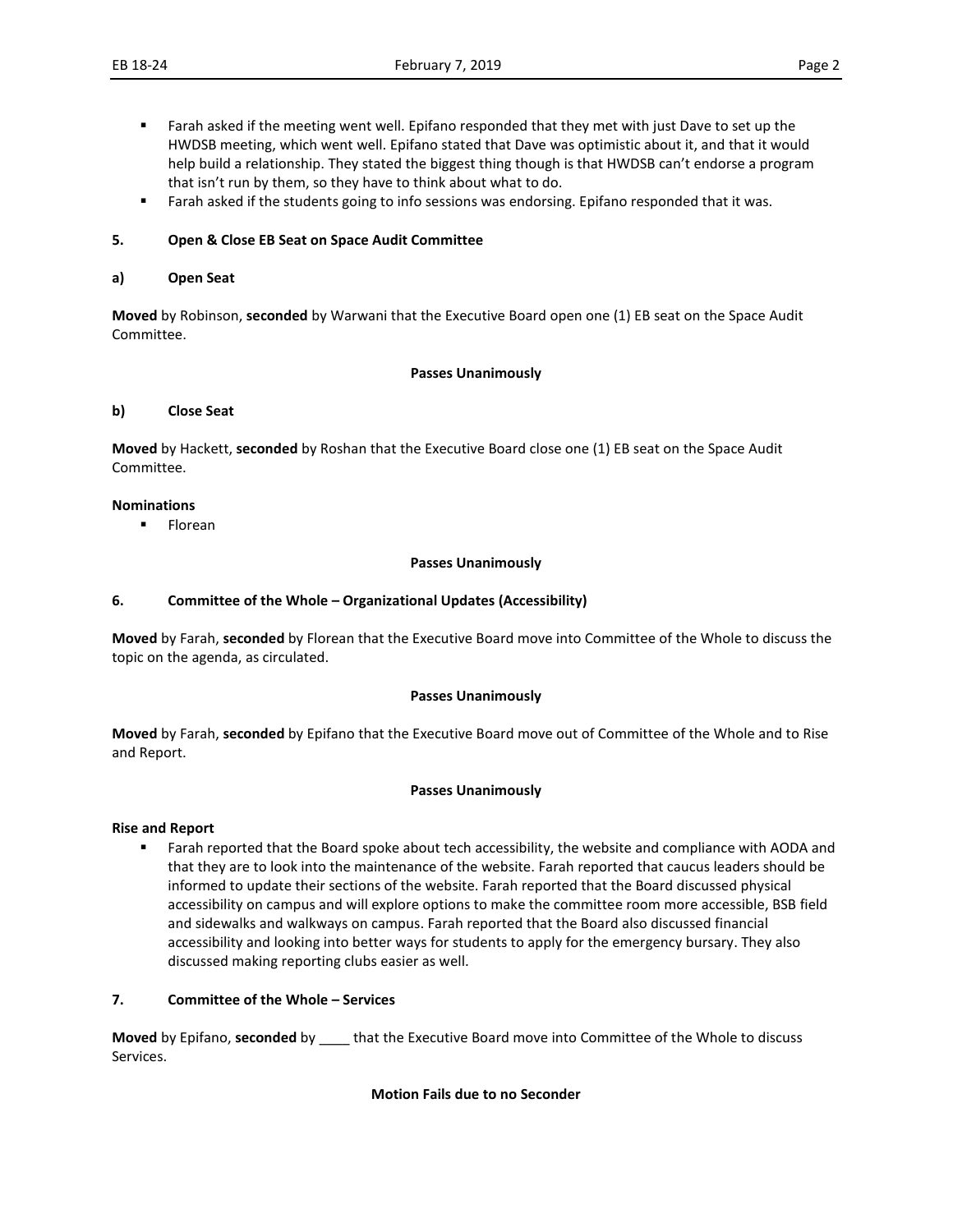### **8. Closed Session**

**Moved** by Epifano, **seconded** by Warwani to move into Closed Session.

### **Passes Unanimously**

### **9. Return to Open Session**

### **OPERATING POLICY – MSU PRIDE COMMUNITY CENTRE**

**Moved** by Epifano, **seconded** by Roshan that the Executive Board approve the changes to OPERATING POLICY – MSU PRIDE COMMUNITY CENTRE, as circulated and attached.

- **Epifano went over the memo with the Board. They explained that they are bringing forward job** descriptions and the operating policy needs to reflect the changes to the service.
- **Farah asked about the training accountability now being shifted to everyone. McLean responded that** throughout the service training has been on all of the executives, so the operating policy doesn't reflect this and there is a huge strain on the volunteer coordinator.

### **Vote on Motion**

### **Passes Unanimously**

### **10. PCC Job Descriptions – Executives**

**Moved** by Epifano, **seconded** by Roshan that the Executive Board approve the changes to the following PCC Executive job descriptions, as circulated and attached:

- **EXECOMMUNITY Facilitation Coordinator**
- Events Coordinator
- **Promotions Coordinator**
- Social and Political Advocacy Coordinator
- **U** Volunteer & Training Coordinator
- McLean went over the memo with the Board.

### **Vote on Motion**

### **Passes Unanimously**

### **11. Yearplan**

**Moved** by Epifano, **seconded** by Robinson that the Executive Board approve the Horizons Coordinator's Yearplan, as circulated.

- **Tomas went over the yearplan with the Board.**
- Florean asked if they will be transitioning with Spark to lead into each other. Tomas responded that they have thought of that. They explained that they have an applicant workshop with Spark and will be helping with one of the sessions. Tomas added that they have been speaking with the incoming Coordinator and that they have been discussing the importance of linking the services together. They stated that they thought that there was value to that, but also making sure not just passing things off onto Spark.
- Roshan asked about having conversation with session coordinators with Spark to make sure sessions aren't being recycled from Horizons. Tomas responded that since Spark takes place every week and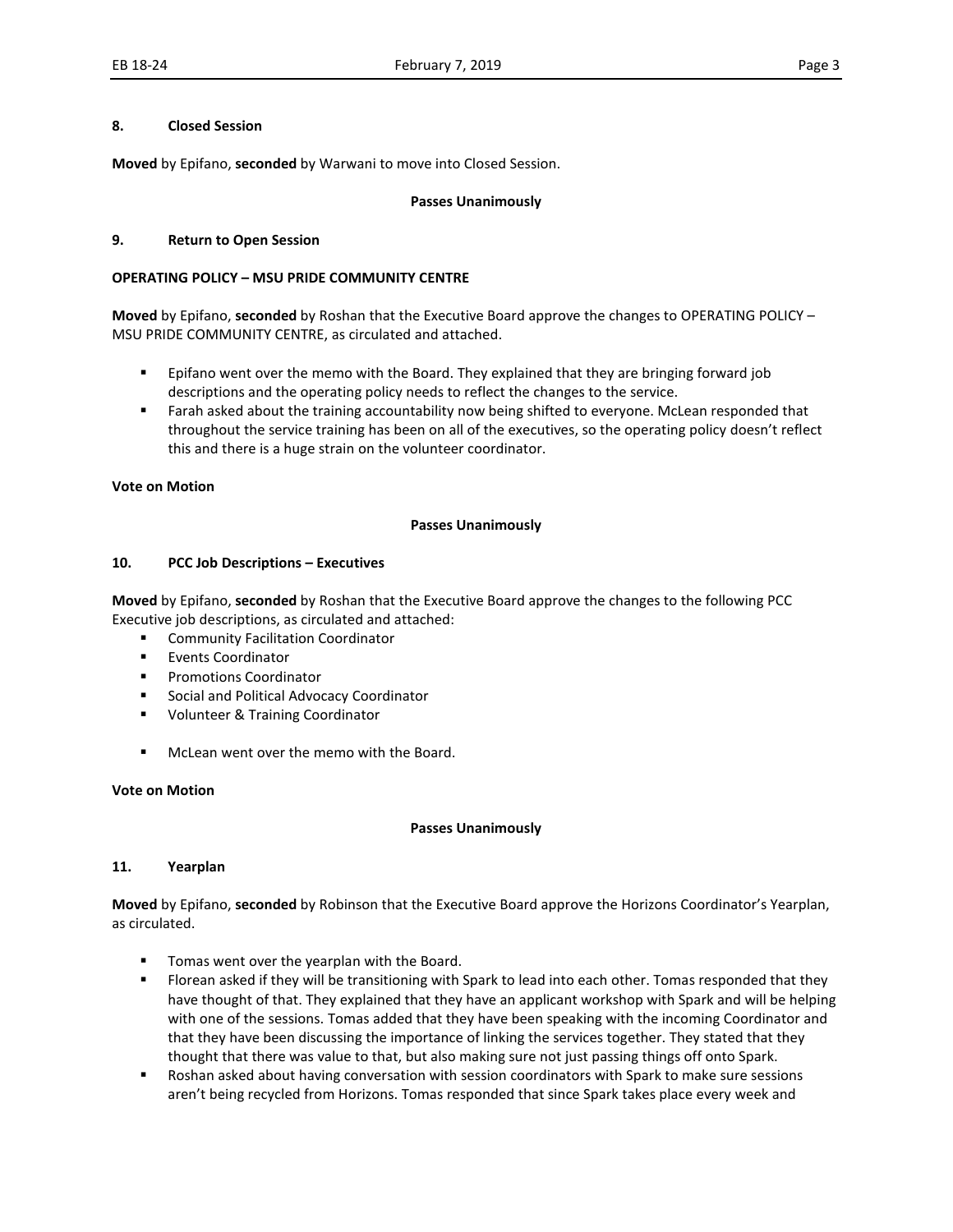Horizons was a weekend, a lot could be forgotten. They stated that repetition wasn't entirely bad, such as support and wellness. Tomas added that activities would be ideally not be repeated though.

#### **Vote on Motion**

#### **Passes Unanimously**

#### **12. Horizons Report – Emma Tomas presented**

 Tomas summarized the report. They added that they have hired 8 out of 10 members and will be reopening applications for volunteer and logistics and sessions coordinator as they didn't have strong candidate pool.

#### **13. Information and Questions**

- **Hackett announced that Advocacy Week started today.**
- **Farah reported that there haven't been any updated on OSAP, and there hasn't been any official wording** in the tech brief about opt-outs.
- Robinson reported that at the last SRA meeting he let them know the SAB was overbudget, they met with Facility Services and Ath and Rec and they're all going through value engineering and there have been positive results from the conversations. They stated that they have cut \$2 million but there's still a large chunk overbudget, and the MSU is looking to get the University to contribute more money. Robinson announced that the SLEF fund video went up, and there are lots of votes coming in. Robinson reported that TwelvEighty will be bringing in local Hamilton craft beers, and that the Grind will be giving half off of coffees to those who bring 'please play again tabs' from Tim Horton's.
- Florean stated that there was a lot of concern for the OSAP changes, but hasn't hear anything about the possible health care privatization. Farah responded that it's a good point but hasn't been confirmed yet, but they could be proactive to figure out the cycle. The Board spoke about the rumours, and how it could affect students and how to possibly address the situation.
- **Epifano asked the Board to please fill out their availabilities on the google doc for hiring.**

### **14. Adjournment and Time of Next Meeting**

### **Time of Next Meeting:**

### **Thursday, February 14, 2019 11:30am MSU Boardroom, MUSC 201**

**Moved** by Warwani, **seconded** by Roshan that the Executive Board meeting be adjourned.

### **Passes by General Consent**

### **Adjourned at 1:21pm**

/vs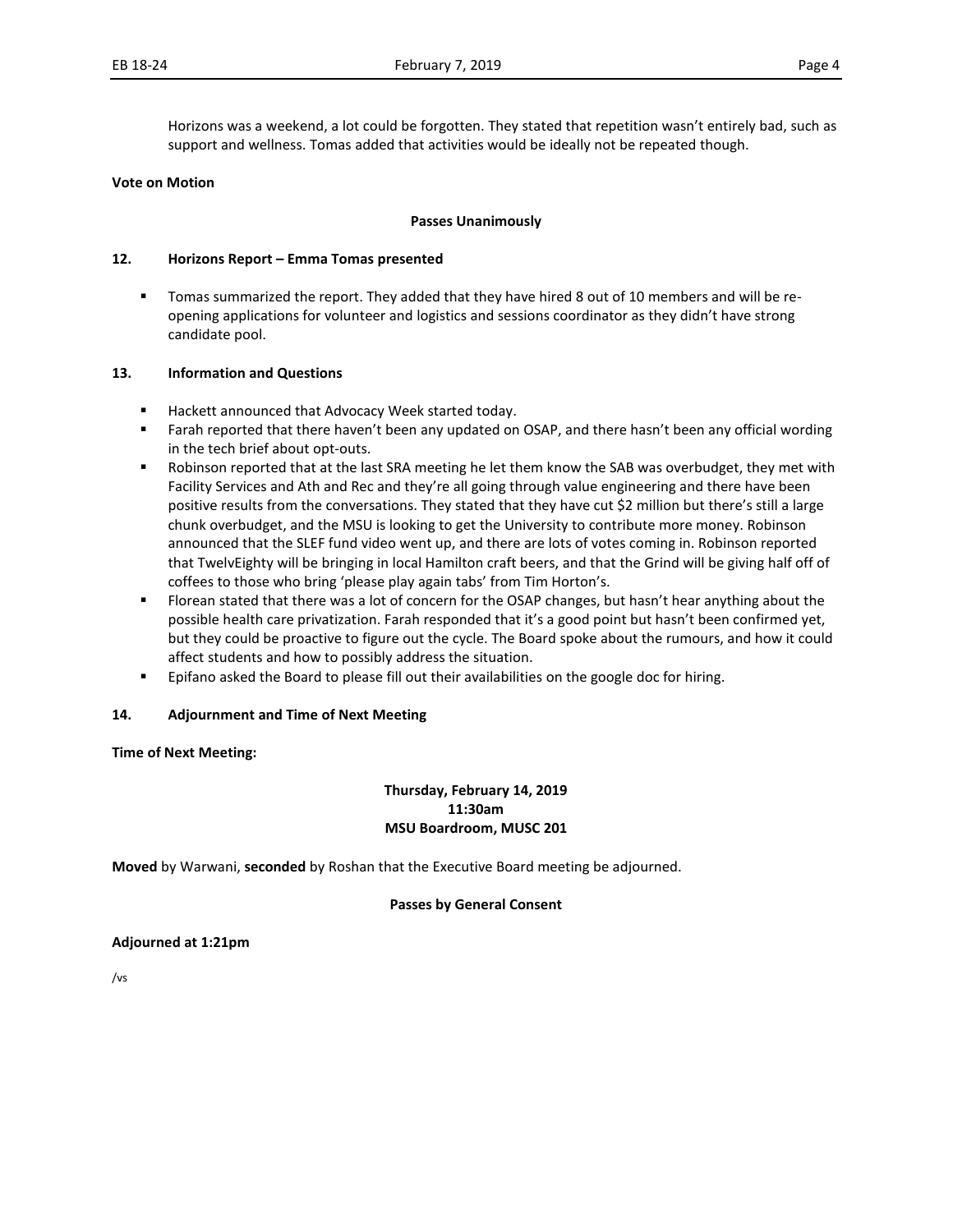

# **REPORT**

# *From the office of the…* WGEN Coordinator

| TO:      | Members of the Executive Board            |
|----------|-------------------------------------------|
| FROM:    | Jocelyn Heaton                            |
| SUBJECT: | Women and Gender Equity Network Report #6 |
| DATE:s   | Feb 5th, 2019                             |

# **UPDATE**

Since the last report we ran two collaboration events, one with MMPJ and one with the AVN and ISP. Both of these events were extremely successful. We closed the space for the holidays but kept up our social media presence. In January we ran a refresher training and opened the space on January 14th. Space usage and volunteer conduct has significantly improved since the last report. We are in the process of finishing our February campaign, Bodies are Dope.

# **SERVICE USAGE**

# **Physical Space**

In order to track usage, we have one volunteer per shift assigned to complete an intake form. Since the last report we have had four weeks of operation. From Nov 26th - 30th, 54% of intakes were completed reporting 53 space users. From Dec 3rd - 5th (closed on the 6th for exams), 46% of intakes were completed reporting 27 space users. From Jan 14th - 18th, 56% of intakes were completed reporting 53 space users. From Jan 21st - 25th, 59% of intakes were completed reporting 49 space users. From Jan 28th - Feb 1st, 54% of intakes were completed reporting 40 space users. In this time we have received 7 disclosures of sexual assault. Given the low intake completion we assume that there are more users than counted accessing our space. We have offered the volunteers a deal that if they increase their intake completion up to 75% per week the exec gets to pie me in the face.

Since out refresher training in January we have noticed a significant increase in space usership, improvement in volunteer conduct and better space morale. We went over the key points of space facilitation and did a lot of scenario based learning during the Training and we think this has significantly improves our space.

# **Resources**

We have given out 4 books since the last report and 2 binders. We received a partial shipment of binders from our sponsor gc2b but it did not contain any large binders which is the size we are out of. We expect another shipment to come soon.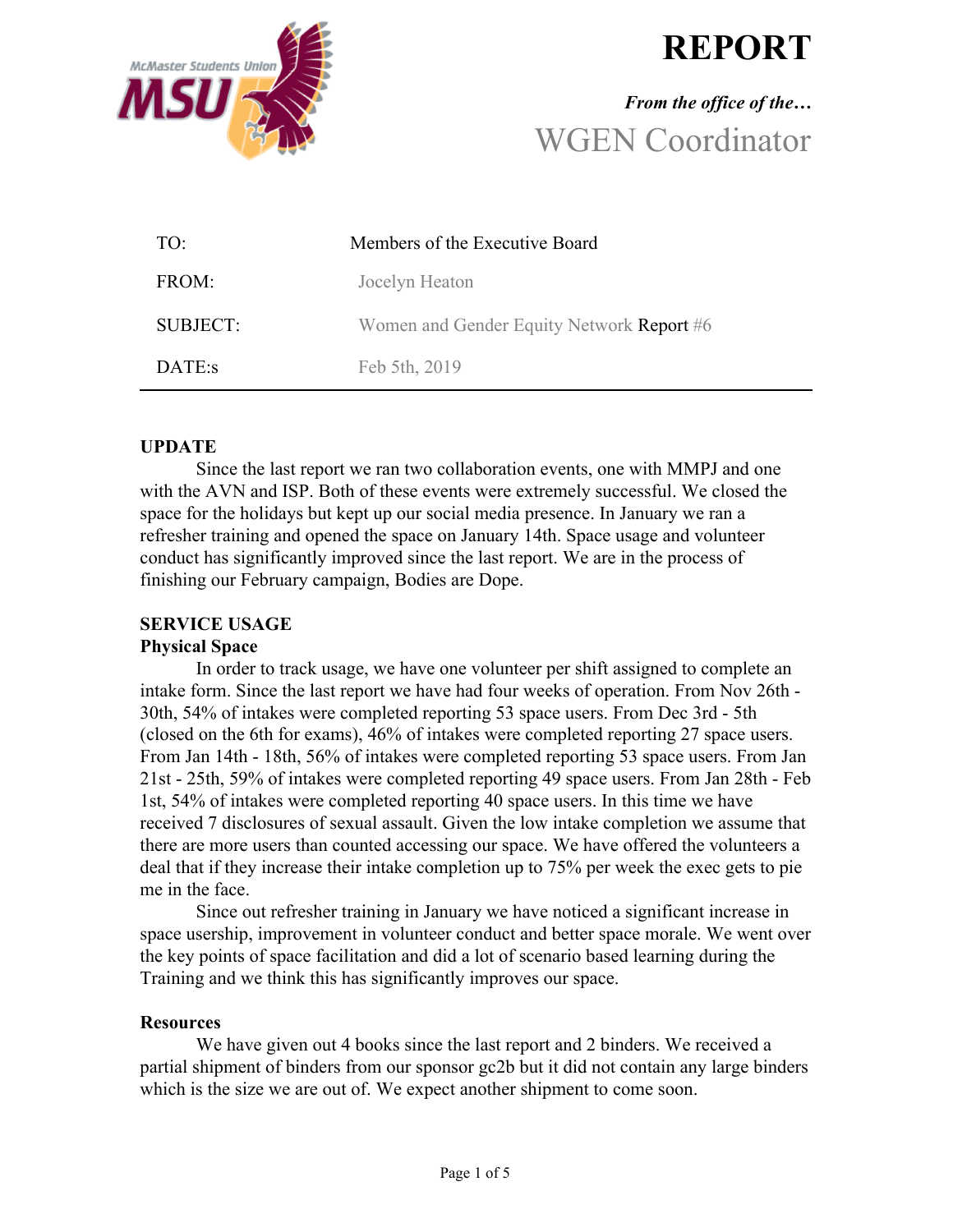

# **REPORT**

# *From the office of the…* WGEN Coordinator

## **Social Media**

Our Facebook, Twitter and Instagram engagement has remained fairly constant. We tried to keep our social media presence consistent over the holidays and made a few posts during that time. Since then we have not launched any campaigns or projects of our own but have been sharing other school and community initiatives.



# **PAST EVENTS, PROJECTS & ACTIVITIES**

Since the last report we ran two collaboration events, one with McMsster Muslims for Peace and Justice and one with the Anti-Violence Network and the Indigenous Studies department to put on a day of events for Dec. 6th, the Day of Remembrance and Action for Violence against Women. the MMPJ collaboration was wonderful and very well attended. We got amazing feedback and lots of interests in WGEN from MMPJ regulars. The AVN and ISP collab was also very successful, although emotionally difficult. I was interviewed with other planning members on Cable 14 for their City Matters section

We also ran a refresher training in January. The training itself ran smoothly and we get very positive feedback from volunteers. There was some conflict among the execs and myself this weekend as we were having trouble deciding how to best accommodate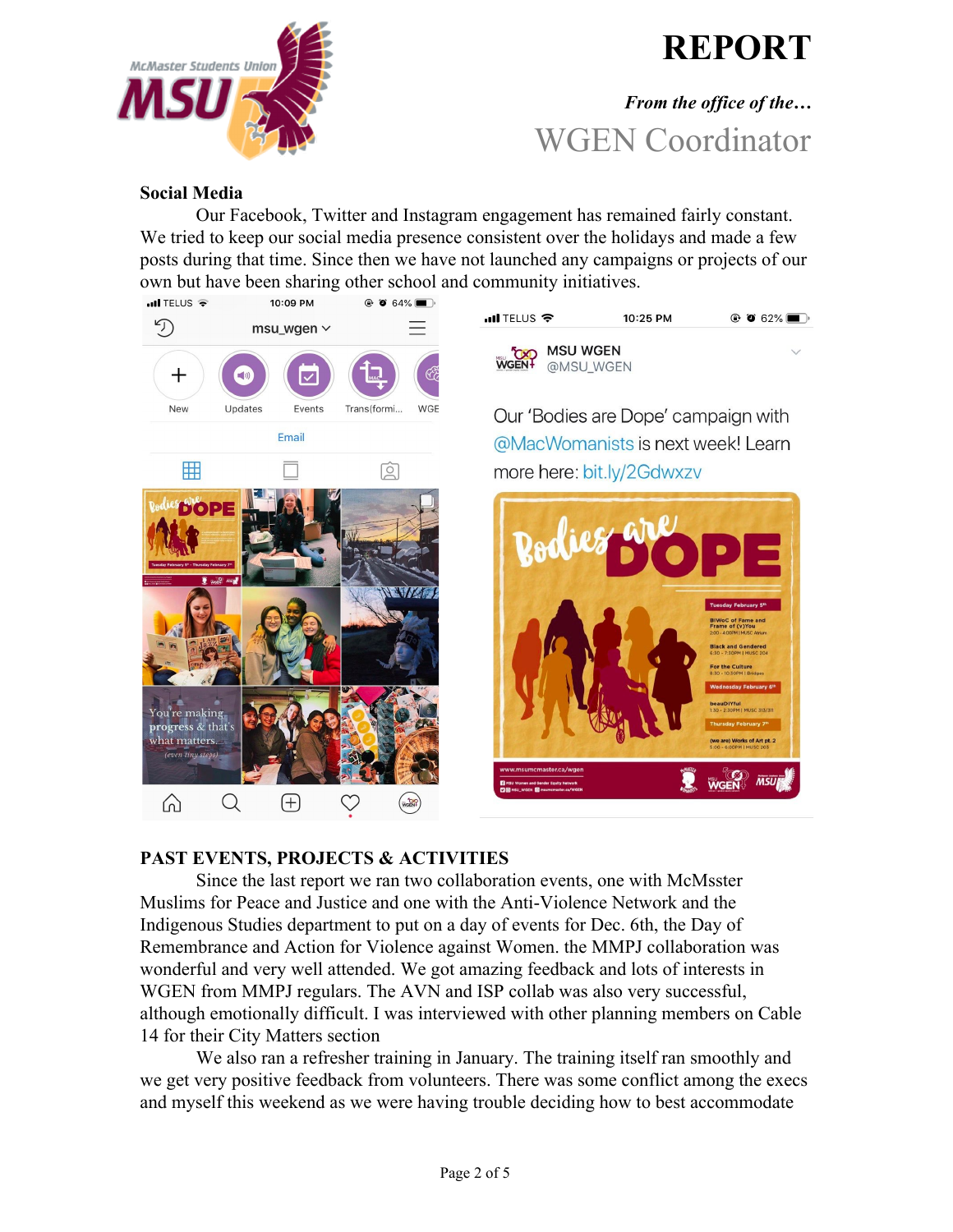



# *From the office of the…* WGEN Coordinator

members of our team with service animals and members of the team who are severely allergic to those animals. It did result in a lengthy conversation between the executives where they were able to share some grievances they had with how I handled the situation and also bring up conversations about other areas of improvement. Although this was a difficult situation for the whole team, I believe we came out stronger and I am glad my executives felt comfortable sharing their concerns with me in such an open and honest manor.

# **UPCOMING EVENTS, PROJECTS & ACTIVITIES**

This week we are hosting a campaign called Bodies are Dope. (I am writing this before but the campaign will be over by the time I report). There are 5 events in total and I will report more on the success of the events in my next report. We have also begun planning our March campaign, Making Waves. We are hoping to bring in a large speaker for the event but have not confirmed funding or availability as of yet.

| <b>ACCOUNT CODE</b> | <b>ITEM</b>                       | <b>BUDGET/COST</b> |
|---------------------|-----------------------------------|--------------------|
| 6102-0308           | <b>OPIRG</b> button maker         | \$30.30            |
| 6102-0308           | <b>Trans(forming)</b> Mac         | 474.13             |
| 6102-0308           | <b>MMPJ</b> collaboration         | 87                 |
|                     | <b>TOTAL SPENT IN LINE</b>        | \$591.43           |
|                     | <b>REMAINING IN LINE</b>          | \$2208.57          |
|                     |                                   |                    |
| 6103-0308           | <b>Clubs Button maker</b>         | \$12               |
| 6103-0308           | <b>WGENius prizes and food</b>    | \$186.23           |
| 6103-0308           | <b>Clubsfest tables</b>           | \$20               |
| 6103-0308           | Spooptacular props and food       | 118.85             |
| 6103-0308           | <b>Bounce check reimbursement</b> | $-36.79$           |
|                     | <b>TOTAL SPENT IN LINE</b>        | \$300.29           |
|                     | <b>REMAINING IN LINE</b>          | \$699.71           |
|                     |                                   |                    |
| 6501-0308           | Sponsorship poster                | \$55.00            |
| 6501-0308           | <b>Website banners</b>            | \$55.00            |
| 6501-0308           | <b>Hiring graphics</b>            | \$75               |
| 6501-0308           | <b>WGENious</b> package           | \$75               |

# **BUDGET**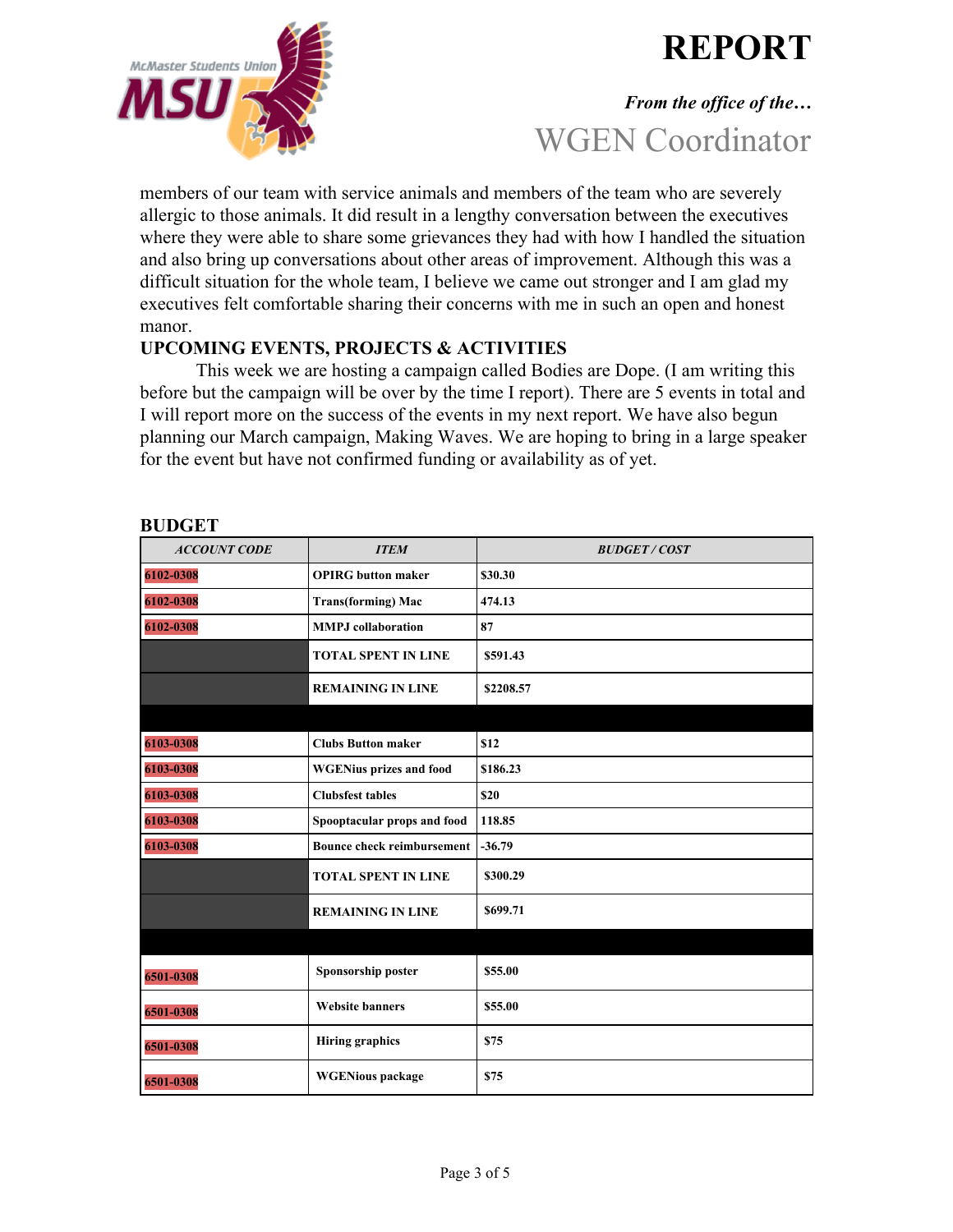

# **REPORT**

# *From the office of the…*

# WGEN Coordinator

| 6501-0308                               | <b>Survivors</b>                      |               | 35.65      |
|-----------------------------------------|---------------------------------------|---------------|------------|
|                                         | <b>Black and Gendered</b>             | 109.65        |            |
| 6501-0308                               |                                       |               |            |
| 6501-0308                               | Spooptacular package                  | 150           |            |
| 6501-0308                               | <b>Trans(forming) Mac</b>             | 275           |            |
| 6501-0308                               | <b>Bodies are Dope</b>                | 275           |            |
| 6501-0308                               | Miscellaneous charges                 | 139.69        |            |
|                                         | <b>TOTAL SPENT IN LINE</b>            | \$1294.99     |            |
|                                         | <b>REMAINING IN LINE</b>              | \$205.1       |            |
|                                         |                                       |               |            |
| 6494-0308                               | Mistaken charge (2017-2018)           | 420.63        |            |
| 6494-0308                               | <b>Fall volunteer appreciation</b>    | 70            |            |
| 6494-0308                               | <b>Faculty Donation</b>               | $-50$         |            |
|                                         | <b>TOTAL SPENT IN LINE</b>            | 440.63        |            |
|                                         | <b>REMAINING IN LINE</b>              | \$309.37      |            |
|                                         |                                       |               |            |
|                                         |                                       |               |            |
| 6804-0308                               | <b>Training Weekend</b>               | \$273.16      |            |
| 6804-0308                               | <b>Refresher Training</b>             | 351.73        |            |
|                                         | <b>TOTAL SPENT IN LINE</b>            | \$624.89      |            |
|                                         | <b>REMAINING IN LINE</b>              | \$75.11       |            |
|                                         |                                       |               |            |
|                                         |                                       | <b>TOTALS</b> |            |
|                                         | TOTAL BUDGETED DISCRETIONARY SPENDING |               | \$6,800.00 |
| TOTAL ACTUAL DISCRETIONARY SPENDING     |                                       |               | \$1,369.77 |
| <b>REMAINING DISCRETIONARY SPENDING</b> |                                       |               | \$5,430.23 |

The above budget is what I have recorded, although I have been reviewing the budget with a few people to assure the numbers are matching up on the MSU side. We received a donation and got funds back from a cheque and so have gained some money.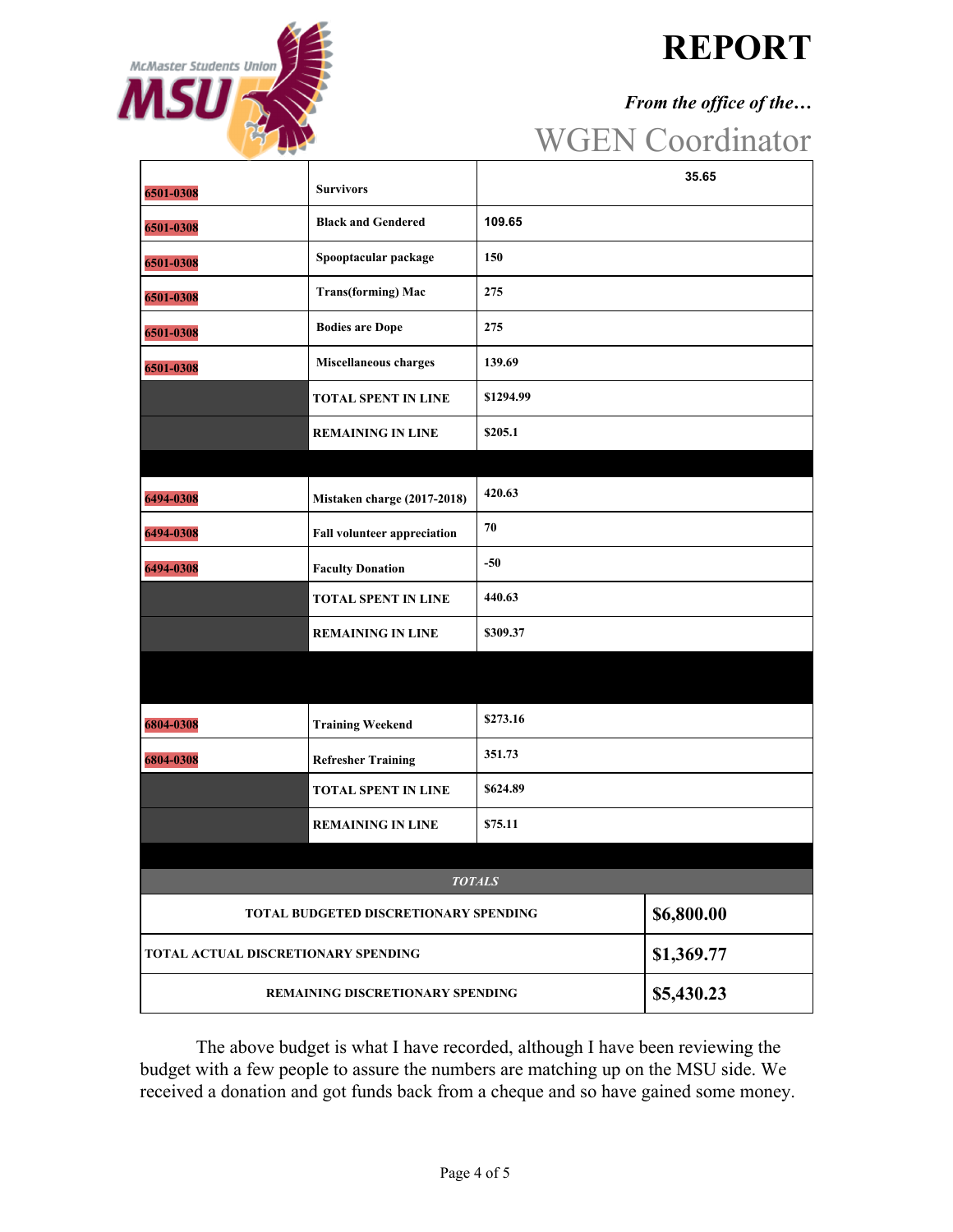# **REPORT**



# *From the office of the…* WGEN Coordinator

# **VOLUNTEERS**

Our Safer(r) Space volunteers are improving significantly. We had some issues with volunteer engagement last term but we have noticed since the refresher a boost in morale and performance. We added a few space activities to keep people talking and engaged. Notably, we have yarn and needles in the space and volunteers are learning how to knit, and even utally going to knit a blanket for the space. (exciting!)

Our Events Committee volunteers has not been running very smoothly since the last report. We have had many volunteers skip meetings and not complete tasks right before a campaign week. As a result the Community Events and Planning executives, particularly Nealob, have had to take a on a lot of extra work. Once we are through the brunt of this campaigns work we will have to reevaluate how we run the committee and come up with a strategy to improve its functionality for the next campaign.

I am very pleased with my executive team this year. As mentioned above there was a conflict with the executives and myself as a result of our training weekend and decisions I made that resulted in a team member feeling unaccommodated. This situation was very difficult to resolve but a meeting with the whole team shortly after the training weekend resulted in a lot of honesty and openness about ways I can improve my management of the team to make their experiences better. I greatly appreciate their vulnerability in sharing this with me.

# **CURRENT CHALLENGES**

One of my main challenges right now is implementing the feedback from the aforementioned meetings with my executives. I am working on being more explicit about my flaws and my boundaries so that executives can feel comfortable coming to me with personal and professional problems, but I can also make clear when I cannot be available for support.

### **SUCCESSES**

Generally, the term has started with a few ups and downs but I think even the conflicts helped the team grow. I think the month of January set a good foundation for what will hopefully be a very strong last fews months of my term, with two major campaigns either underway or being planned, and improvements in space usage and volunteer conduct.

### **OTHER**

 $N/A$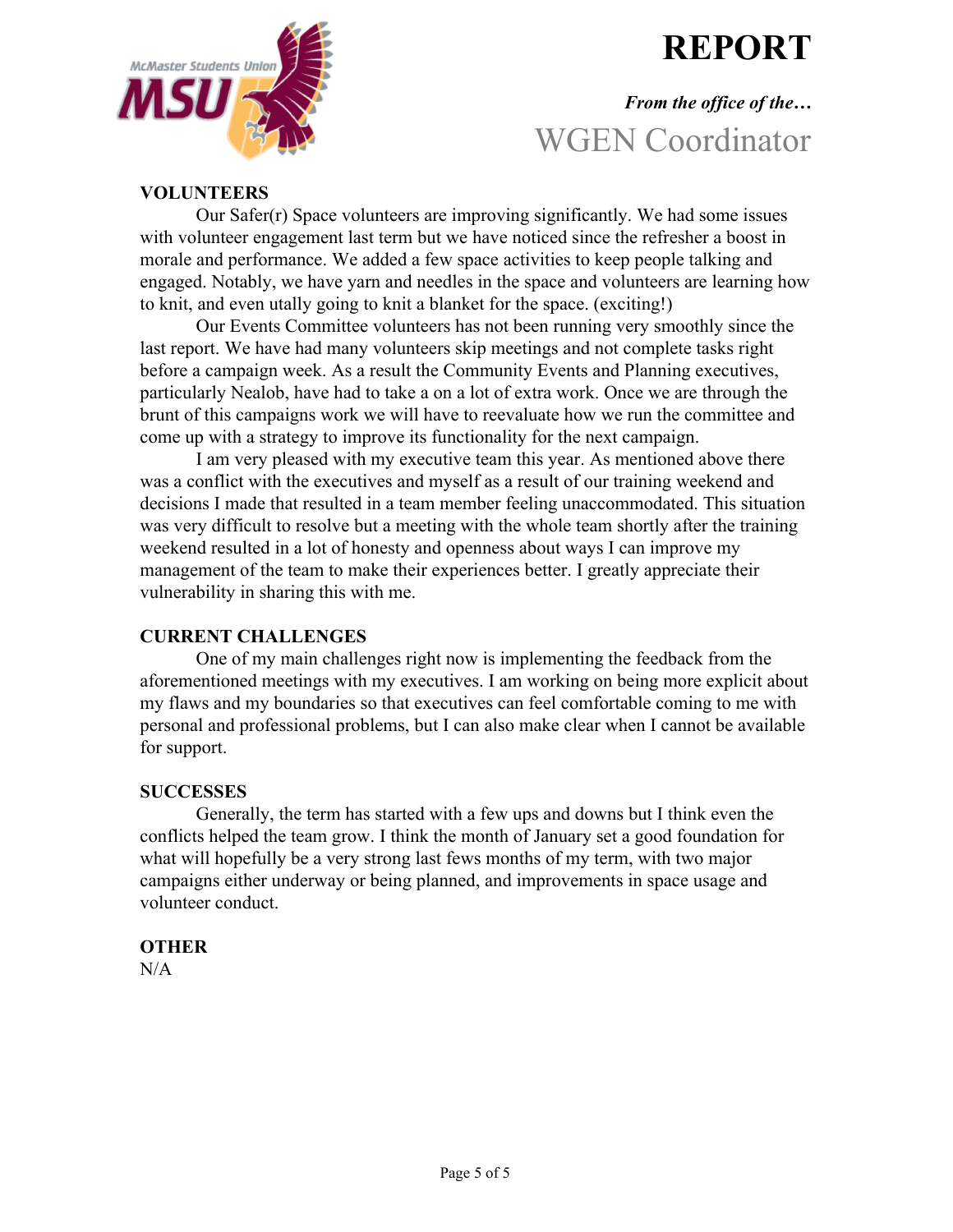

# REPORT From the office of the… SWHAT PTM

| TO:      | Members of the Executive Board            |
|----------|-------------------------------------------|
| FROM:    | Sowmya Karthikeyan                        |
| SUBJECT: | SWHAT Report 6                            |
| DATE:    | Thursday, February 8 <sup>th</sup> , 2019 |

# YEARPLAN UPDATE

The service started out strong this year. Our increased usage and activity from last semester did spill over and therefore, our community engagement continues to stay as strong as ever. As per my yearplan, we are piloting a nonbinary scheduling system for February. We have just started! While it's an adjustment for our volunteers, thus far, its been going well. Alongside this pilot, I am also setting up meeting with a number of identity-based services on campus. I am hoping that with these meetings, I can gather some ideas as to how we can change/remove many of the stigmas associated with the service.

# SERVICE USAGE

Service usage has remained consistent from last year. We average about 7-10 walks on weeknights and 3-4 walks on the weekends. We have a number of regular clients, due to which, our online walk form is being used more often.

# PAST EVENTS, PROJECTS & ACTIVITIES

In December, we ran a series of de-stressor events for our volunteers. We did about 7 of them and volunteers had the option to attend as many or as few of them as they liked. We also had skating night earlier in January. Although our turnout in terms of numbers was low, those of us who did go to Pier 8 had a great a time. As mentioned, our non-binary scheduling system is currently underway.

# UPCOMING EVENTS, PROJECTS & ACTIVITIES

Next month will be our second Walk-a-thon of the year. Our November walka-thon was very successful, we had about 275 walks in total, and so we were able to donate that much to SACHA. Typically, the March walk-a-thon has lower engagement. However, we are looking to work on that and so we are working on some promotional schemes to be able to more strongly advertise the walk-a-thon.

We are starting hiring! Next week, we will be opening hiring for next year's exec team. As those Exec interviews are happening, we will open volunteer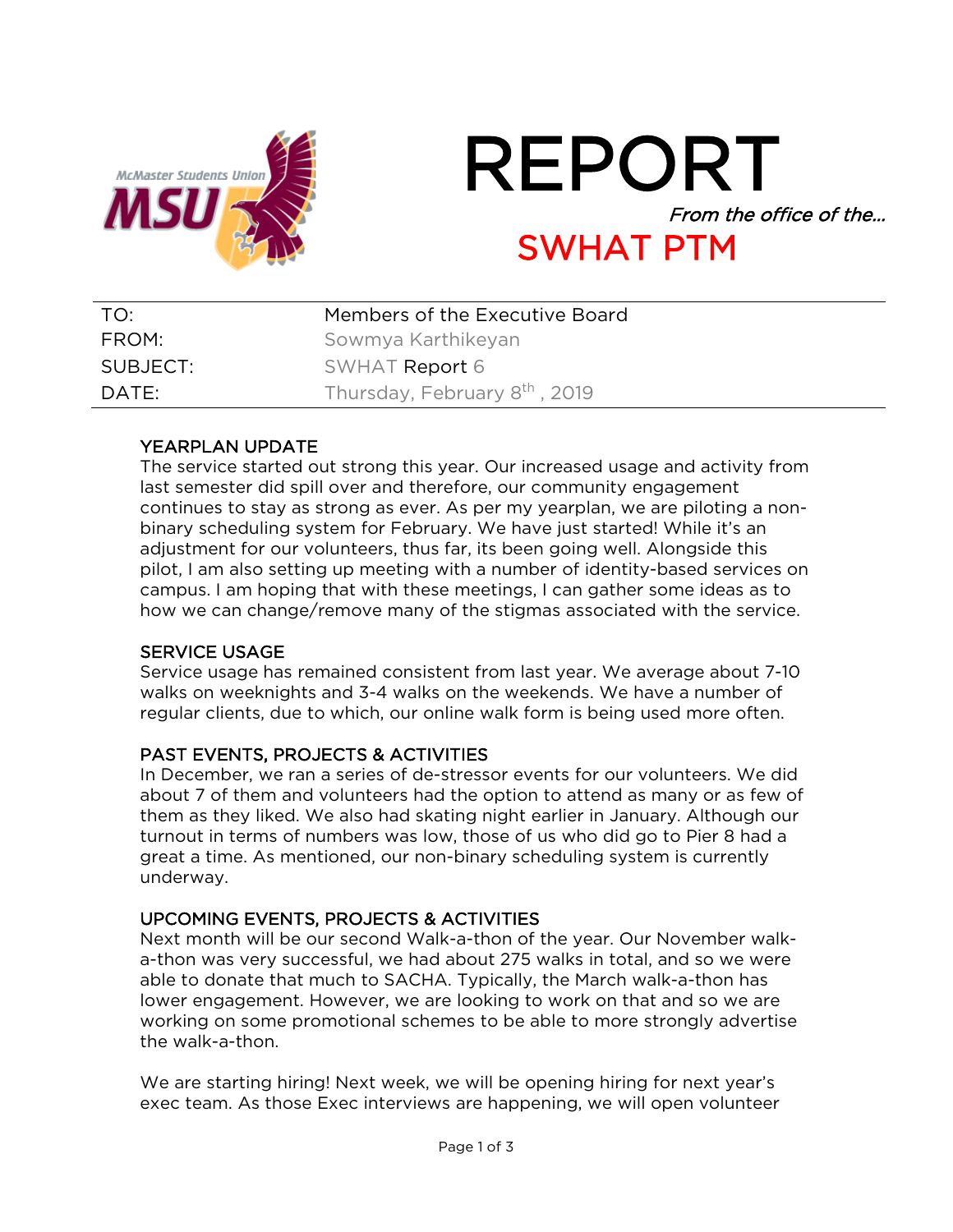(walker + dispatcher) hiring. With this hiring timeline, we should be able to complete full team hiring before the exam season.

# **BUDGET**

At this point, most of our budget lines have been well used. Most recently, we made large purchase orders for advertising material and volunteer appreciation. More specifically, we have bought stickers, lanyards and sweaters.

| <b>ACCOUNT</b><br>CODE                  | <b>ITEM</b>                           |  | BUDGET / COST |
|-----------------------------------------|---------------------------------------|--|---------------|
|                                         |                                       |  |               |
| $5003 - 0117$                           | <b>TOTAL SPENT IN LINE</b>            |  | 373.72        |
| <b>Office</b><br><b>Supplies</b>        | <b>REMAINING IN LINE</b>              |  | 826.28        |
|                                         |                                       |  |               |
| 6120-0117                               | <b>TOTAL SPENT IN LINE</b>            |  | 275           |
| Annual<br>Campaigns                     | <b>REMAINING IN LINE</b>              |  | 325           |
|                                         |                                       |  |               |
|                                         |                                       |  |               |
| 6494-0117                               | TOTAL SPENT IN LINE                   |  | 1677.09       |
| Volunteer<br>Recognition                | <b>REMAINING IN LINE</b>              |  | 129.91        |
|                                         |                                       |  |               |
| 6501-0117                               | TOTAL SPENT IN LINE                   |  | 889.81        |
| ADV and<br>Promo                        | <b>REMAINING IN LINE</b>              |  | 610.91        |
|                                         | <b>TOTALS</b>                         |  |               |
|                                         | TOTAL BUDGETED DISCRETIONARY SPENDING |  | 10000         |
| TOTAL ACTUAL DISCRETIONARY SPENDING     |                                       |  | 7479.38       |
| <b>REMAINING DISCRETIONARY SPENDING</b> |                                       |  | 7,560.62      |

# VOLUNTEERS

It has been a bit of a difficult time for volunteers because of the cold. I have volunteers be reluctant to go on walks and even come to shift. For this reason, I have been working on making sure that morale remains high on shifts and also I have been reminding volunteers about how essential it is for them to continue to come to shift. Additionally, I have also brought extra winter wear to the office so that volunteers have the opportunity to bundle up and stay warm. Otherwise, as I've mentioned before, volunteers are super comfortable with each and our regular clients.

# CURRENT CHALLENGES

Our biggest challenges have had to do with volunteer attitude, however, my exec team and work with this as needed. Additionally, in the colder times, we are making that volunteers get extra time to warm up between walks and the execs will also take on walks as needed.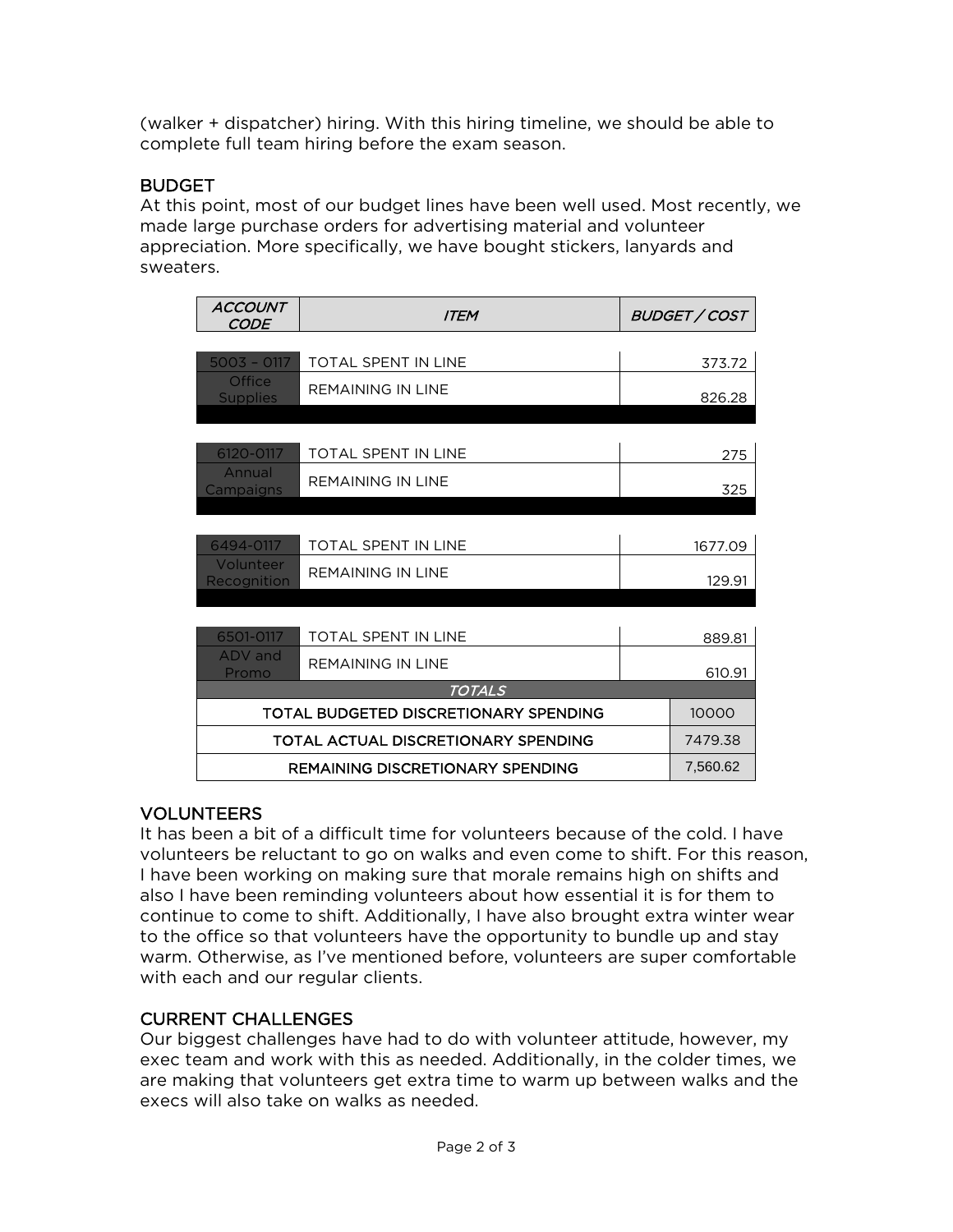### **SUCCESSES**

Volunteers are responding very well to our non-binary scheduling pilot. They are being cognizant about working with our new system and consciously making sure that they are being more inclusive when explaining our service to non-volunteer and clients.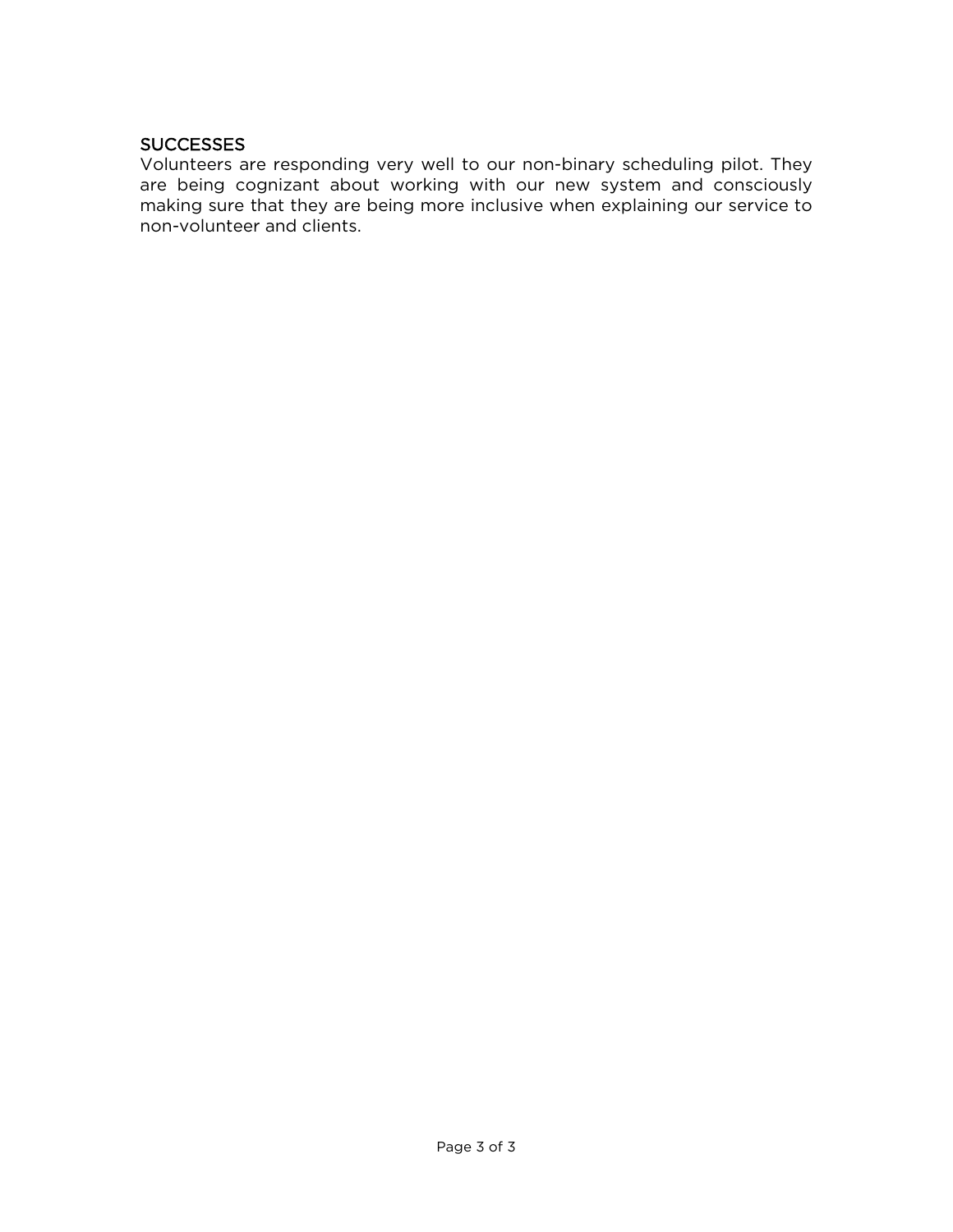

REPORT From the office of the… CLAY Coordinator

| TO:      | Members of the Executive Board |
|----------|--------------------------------|
| FROM:    | Giancarlo Da-Ré                |
| SUBJECT: | CLAY Report 2                  |
| DATE:    | February 4, 2019               |

### YEAR PLAN UPDATE

I have been able to stay on track with my year plan for January and early February. Since my last year plan update, I have submitted all EOHSS forms that I can see myself needing for the rest of the year. They have also all been accepted and all room bookings have been submitted with the exception of conference-specific training which will be completed shortly.

We have also begun meeting with organizations and schools in the Greater Hamilton Area which is exciting. While transportation was originally a concern, so far timing has allowed for public transit with no issues.

We are also on time with our Staff Team hiring process. Applications were released on January 27<sup>th</sup> and are due February 10<sup>th</sup> at 11:59pm. We are hiring for Leadership Developers, Leadership Developer Events/Special Errands Team and Media Team members. I am optimistic that we will have a decent pool of applicants both qualitatively and quantitatively. Most of the members on our planning team have never been involved in a hiring process this large before so it has been a real treat working through everything with them. All of our staff application questions were decided together through critical analysis and team voting. I am excited for next steps in the hiring process and I think members of our planning team are excited to learn and contribute to the process as much as I am excited for them to be a part of it!

All planning team positions are moving in full drive and our team is beginning to feel a sense of cohesion with exciting steps in the planning process approaching, including hiring, a trip to Camp Trillium, and delegate registration. While we have not had a planning team retreat yet, I am planning to see what the schedule is like for our team in the coming month. If this does not seem to be an option, we will continue to look for dates, with the final option of doing something as a team after the CLAY conference has ended. The reason this is not a major worry for me so far is that all of the major points I wanted us to cover during that retreat have been covered, and cohesion has naturally increased with time.

### SERVICE USAGE

Our main service usage so far has been through social media interactions and application submissions for our 2019 staff team. Our Instagram post on January 27<sup>th</sup> for staff applications was boosted with \$28, and resulted in 65 likes and 11 page saves. On Facebook, since our application release on January  $27<sup>th</sup>$ , our posts have reached over 9000 screens, we've had 6 new page likes/follows, we've had 1082 post engagements, and our video post has been played for at least 3 seconds 980 times. We also created a Facebook Event which has reached 1.7K people with 495 views and 129 responses. There were just under 1500 individuals invited to the event. This was accomplished with the help of the entire planning team.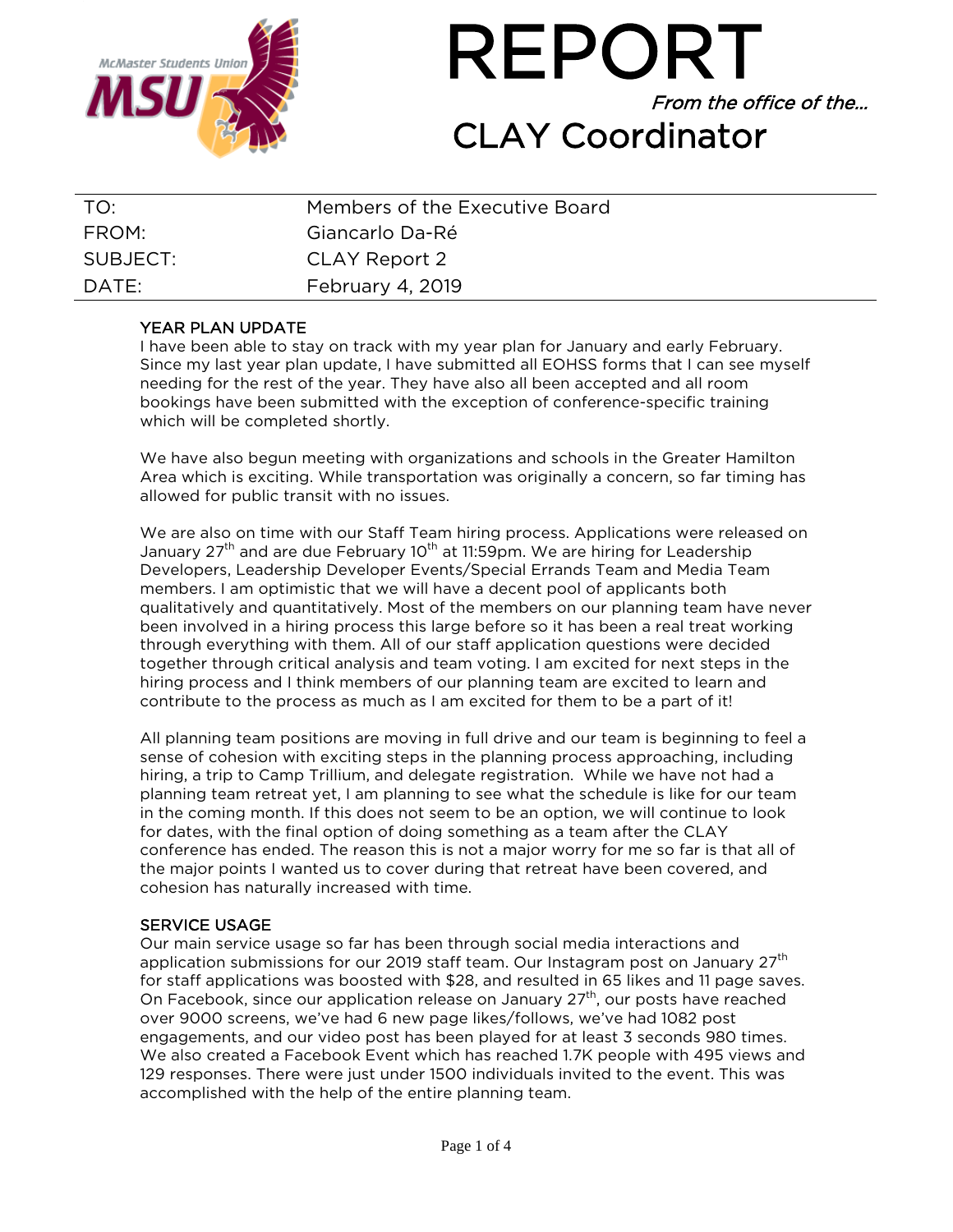With a historical low application rate for the Media Team positions, I have also made a post with our recap video from last year to promote this position which reached 415 people and had 41 engagements. Additionally, I reached out to the McMaster Photography Club page on Facebook to help promote this position from their account, which they did. In the last week of applications I will focus on promoting the Leadership Developer Events/Special Errands Team position as I feel that position also historically has not had as many engagements. Though in fairness, it has gained more attention in the past two years. I do not believe the Leadership Developer position requires as much additional or special promotion, though I will also promote this in the final days before the applications are due.

## PAST EVENTS, PROJECTS & ACTIVITIES

Last report I mentioned that I was in communication with Khadijeh Rakie from the EIO with regards to AOP training. I have decided to move forward with this decision, and am excited to hear back from the EIO about working together this year. I am still deciding who will assist with the Peer Support section of the conference-specific training, and am hoping to send out an email to potential facilitators in the coming weeks.

Last report there was also mention of a meeting with Dave Heidebrecht from the Office of Community Engagement. I had this meeting with Dave and it went really well. We are on the same page, and Dave has helped us to organize a meeting in the near future with representatives from the HWDSB to try and begin a re-build of our relationship with them.

Staff applications have been a major project that is currently underway, and I will have updates in my next EB report about how many applicants we receive.

With regards to work from the Underground, we have had the outreach package, sponsorship package, sponsorship flyer and hiring promotional material created by one of the junior designers. Our team is really excited to start distributing the material and we are very happy with the outcome of these!

While our Sponsorship Coordinators are mainly focusing on sponsorship donations, they have been brainstorming a couple ways to fundraise on campus. While fundraisers do not bring in as much money as Sponsorships, they are a key aspect of student engagement on campus with MSU CLAY, and so we have decided to bring back the MSU CLAY coffeehouse on March 28<sup>th</sup> in Bridges. We are in the early planning stages of this event, but EOHSS has been approved and our Sponsorship and Fundraising Coordinators have been in contact with the booking contact for Bridges.

Recently, Shemar Hackett, Stephanie Bertolo and I met with Terry Cooke, the CEO and President of the Hamilton Community Foundation. At this meeting I requested funding from the HCF to help secure our relationships with Hamilton organizations financially who typically rely on subsidized spots for the attendance of delegates from their organizations. This originally was going well until I was informed that the ABACUS program which we were hoping to receive funding from is specific to middle school students, which are out of the demographic range of CLAY. After this distinction was made, I have not received any further replies from the HCF.

Another organization we are hoping to work with more this year is Empowerment Squared. During a meeting with Priya at their location downtown, we discussed different ways we could improve our relationship with Empowerment Squared and their high school students from last year. Some of these include potentially having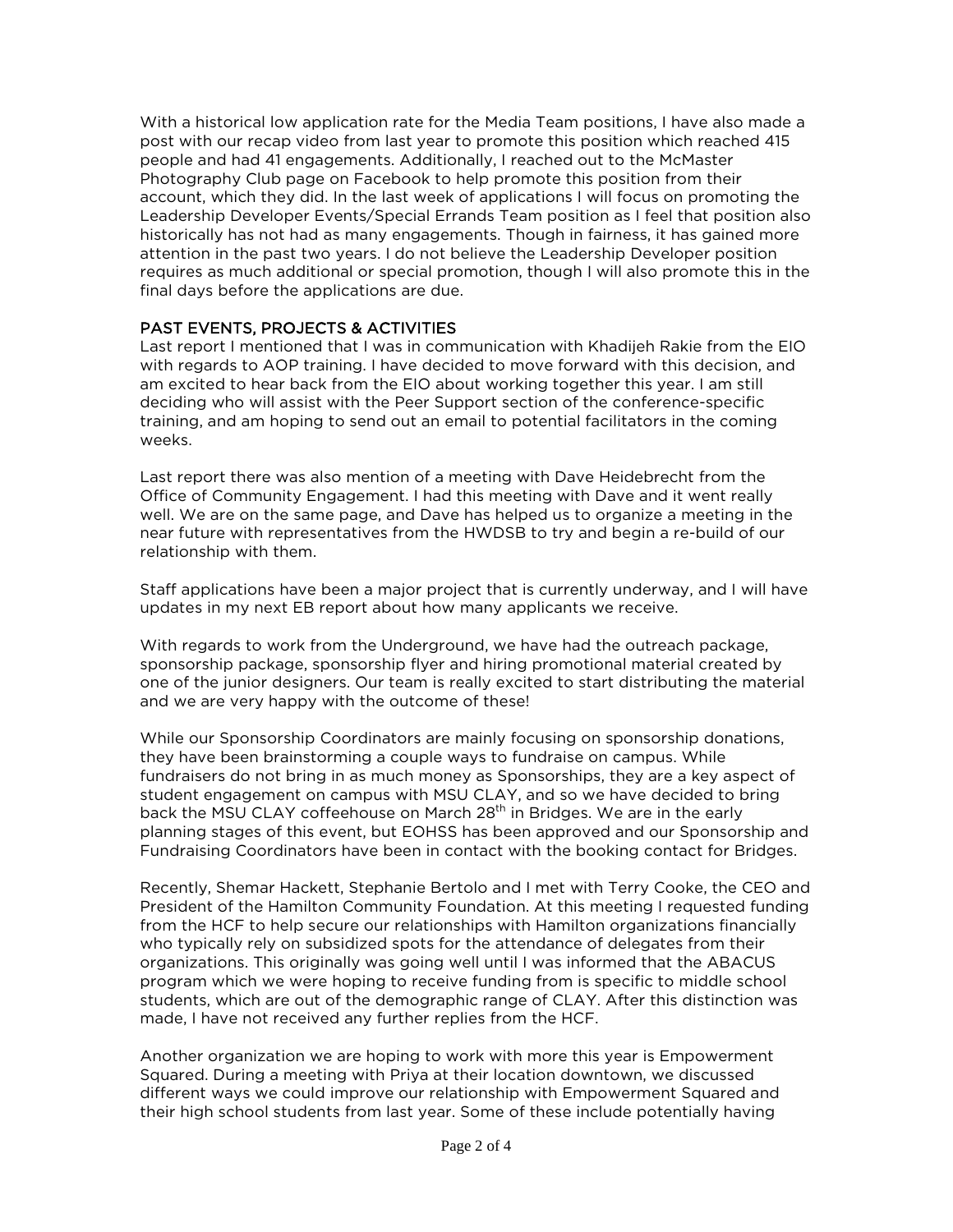CLAY representatives volunteer at Empowerment Squared prior to delegate registration to get to know students better, extending conversations into the summer when the CLAY Coordinator position has historically not had a place, and creating a more engaging/interactive delegate registration presentation. We are thinking about potentially presenting an example of a session that students might see at CLAY (or something similar) which anyone who attends the meeting would be able to participate in. This would be a collaboration between our Outreach Coordinators and our Sessions Coordinators. I am optimistic about this relationship and am looking forward to working closer with them.

Lastly, I have requested that LIFT church volunteers come to help set up and provide breakfast during both of our conference-specific trainings on May 18<sup>th</sup> and 19<sup>th</sup>. This has been confirmed and should save us a lot of money for those trainings.

### UPCOMING EVENTS, PROJECTS & ACTIVITIES

I mentioned previously that a meeting has been scheduled with members of the HWDSB to strengthen relations. That meeting is scheduled for February  $20<sup>th</sup>$  with Jeff Wingard, Shawn McKillop (manager of communications and community engagement), Amber Aquin (acting HWDSB supervisor of engagement), Dave Heidebrecht, Kristina Epifano and myself.

We also have been invited to present about CLAY to at a Catholic Student Leadership meeting for the TCDSB on February  $26<sup>th</sup>$ , which could be a great step towards gaining exposure for our conference among TCDSB schools.

This February  $7<sup>th</sup>$  we have a planning team trip to Camp Trillium scheduled. This is super exciting as the team will get to meet Paul Luciani, our contact at the camp, and also will get a nice tour of the campsite. This is important for returning members to have a refresher of the campground, and also for new members who have never been to Camp Trillium. We will be taking two cars, and so far only 10/11 planning team members will be able to attend the trip. This should really help with the planning aspect of the Events Coordinator role especially because they need to know the layout of the camp in order to start planning things like Theme Night, the Coffeehouse and our Camp Hour which we currently have no intentions of removing.

Another project coming up soon is the marking of applications and staff team interviews. Prior to February  $10<sup>th</sup>$ , everyone will be informed about the exact plan for marking, including which questions they are marking, how they will have access to questions, and our various strategies for being as unbiased as possible. I will export the survey for our application on February 11<sup>th</sup> and will create new spreadsheets for each planning team member that only have one column: the answers they are marking. This way there is no chance they can see who submitted the application, and if they recognize the individual by their answer and feel they cannot mark the question without inherent bias, they will know to communicate that with me so someone else can mark that person's application. Planning team members will be marking sets of questions, not applications, which should eliminate the chances of one person's tendency to mark slightly higher or lower than another member from affecting the comparative score of any given applicant. There will also be at least three sets of eyes on every answer. Any major marking discrepancies will be discussed in a team meeting prior to interview offers being sent out.

Interviews will be between March  $2^{nd}$  –  $3^{rd}$  in IAHS, and our planning team is currently crafting questions for the different stations that applicants will move through. Last year there was a major push to try and make our interview weekend more inviting for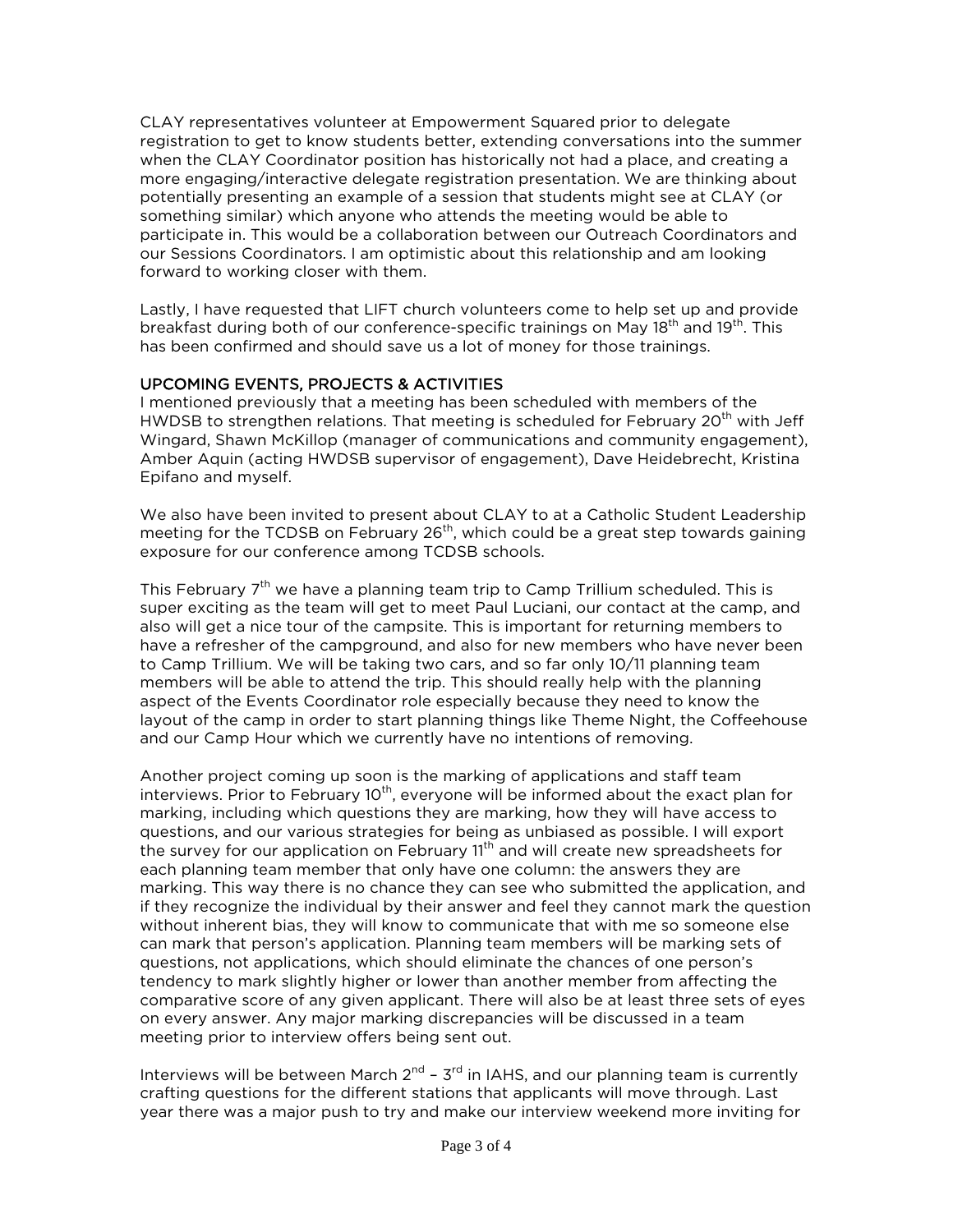applicants, and I intend to continue that push this year. Some ways I hope to do this are the use of fairy lights at all of the stations, playing music at the initial check-in and a group address that includes a fun icebreaker. The logistics of the interview weekend will be organized by our Volunteer and Logistics Coordinator.

Delegate registration will be open within the next week or so. During my last EB meeting, the idea was brought up of using a button that would notify me directly that someone would like to access a subsidized spot so they did not have to open and craft an email separately wishing to do so. After talking with Pauline, this exact function does not exist, but we can provide an option for a button that can direct delegates to a quick form that they can submit rather than drafting an email separately. This seems to be our best option so far.

The Applicant's Workshop is coming quickly, and will be done in two parts. The first part will be a livestream Q&A style with some representatives from the Maroons on February  $5<sup>th</sup>$ . On February  $7<sup>th</sup>$  students will then have the option of working practicing what they learn about in the livestream with facilitators from FYC, Maroons, CLAY, Spark and Horizons. This has been an exciting process to plan, but also has been slightly challenging due to our difficulty in finding times to meet. There will be cover letter/resume tips from a representative from the Student Success Centre, application question help, 1-on-1 interview practice/feedback as well as group interview practice/feedback. We are hoping to maximize the ratio of facilitators to students, and are hoping that while we have had increased exposure of the event through promo from the Maroons page, we have 5 services involved which should increase the number of facilitators at our disposal.

### BUDGET

I have spent money on the Sponsorship and Outreach Packages as well as our staff team hiring promotional material. Staff team hiring material includes graphics from the underground and \$28 of Instagram boosts, directed at a demographic that would maximize our engagement with undergraduate students. We will also have to reimburse the drivers for our trip to Camp Trillium on February  $7<sup>th</sup>$ .

### VOLUNTEERS

We will soon have another 50 members on our team. Until then it remains the 11 of us.

### CURRENT CHALLENGES

The only major challenge in the past few weeks has been trying to find new funding opportunities. We recently also tried to partner with Donut Monster as a fundraising idea, but realized the amount of effort that would be required to sell enough donuts to make the idea worthwhile seemed too high. It was decided this effort would be put into the Coffeehouse at bridges and into sponsorships.

### **SUCCESSES**

Our major successes so far include creating a staff team application as a full planning team, sticking to schedule and increasing team cohesion despite the setback of not being able to have a planning team retreat. We will soon mark applications and grow our team by 50 members which will be a major accomplishment.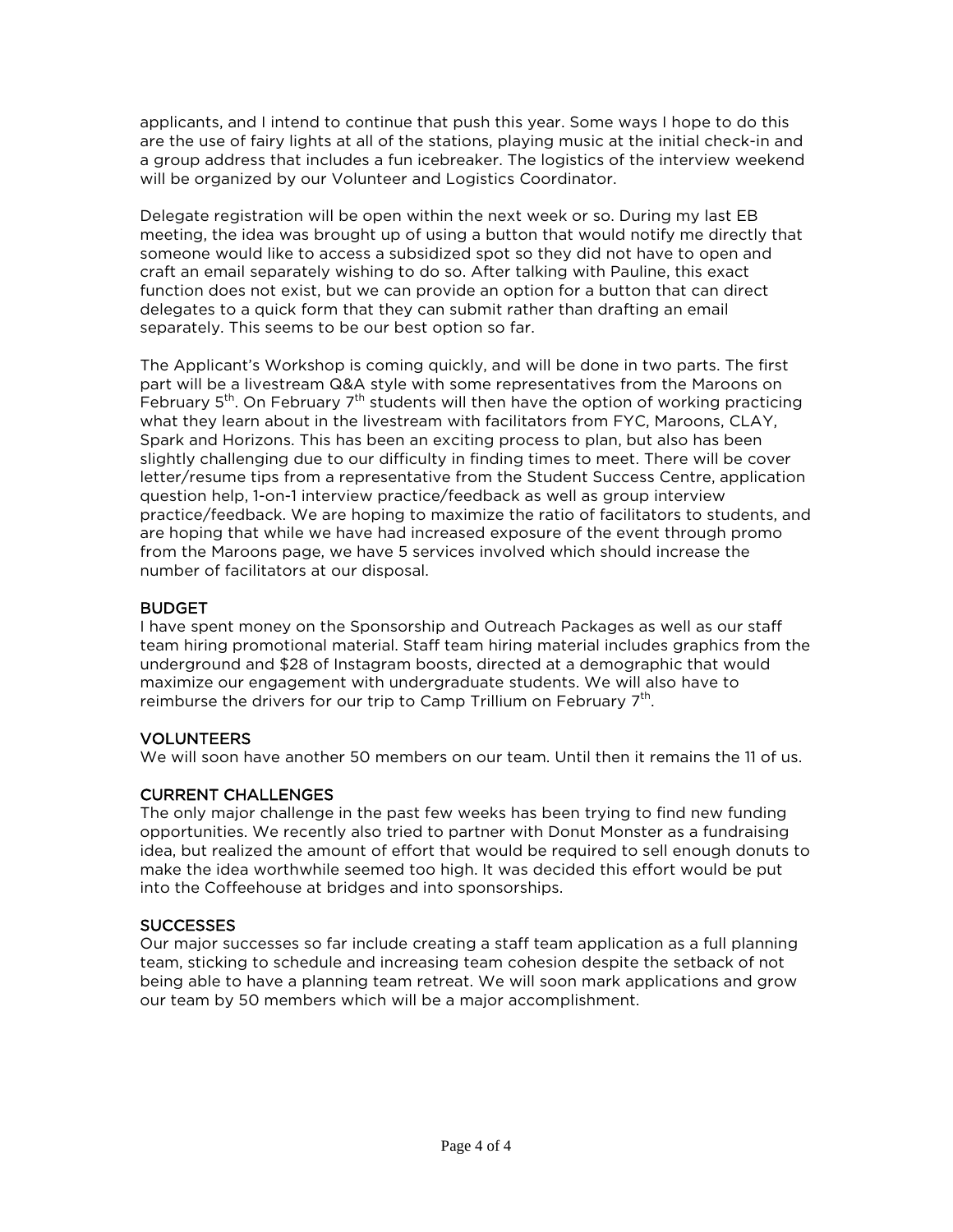



**from the…**

# **Pride Community Centre Coordinator**

| TO:      | Executive Board                                 |
|----------|-------------------------------------------------|
| FROM:    | Drew McLean & Miranda Clayton, PCC Coordinators |
| SUBJECT: | <b>Operating Policy Updates</b>                 |
| DATF:    | February 5, 2019                                |

Dear Executive Board,

In this memo I have summarized the necessary changes to the Operating Policy in preparation for 2019- 2020 operating year. These changes have been informed by the operation of the PCC this year, and the larger changes to the service that have come with re-branding and restructuring. Mainly, the changes made are to highlight the job description changes and reflect what services are operational in practice.

The changing of Volunteer and Training Coordinator to Volunteer Coordinator

• The rationale for this is so the title of the Job Description matches that of the position listed in the Operating Policy. Training has always been a collective effort from all executive members, as some will have more knowledge and/or experience on certain topics.

Changing "facilitating weekly welcome groups" to "facilitation community groups"

• The rationale for this is due to reflect the operational change in support groups provided by the PCC. The PCC has renamed and rebranded their support groups and this change better encompasses all the groups now being facilitated.

Thank you for considering these changes, let us know if you have any questions.

Sincerely,

Drew McLean & Miranda Clayton

*(Incoming and Outgoing) Pride Community Centre Coordinators*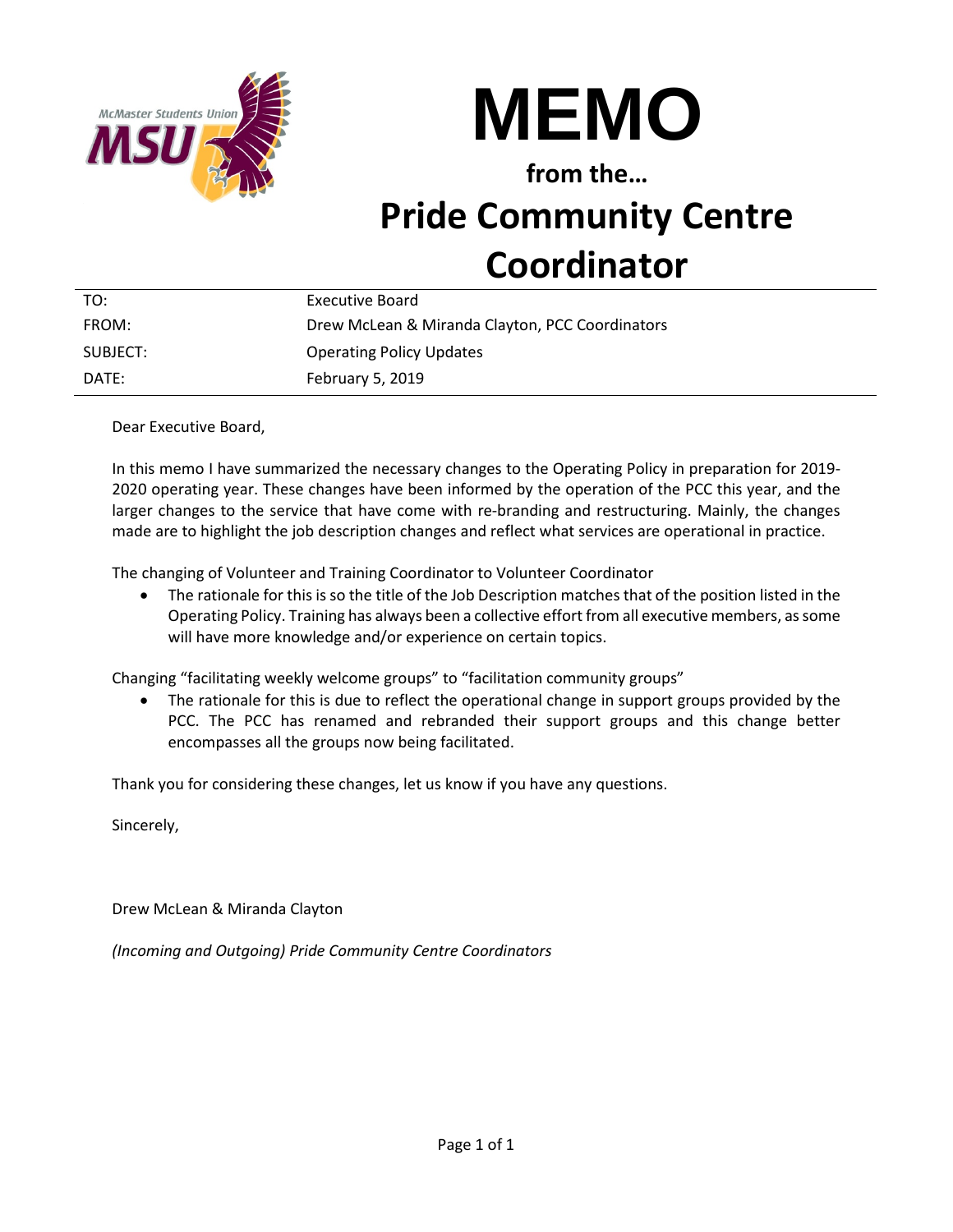



*from the office of…*

# **Pride Community Centre Coordinator**

| TO:      | Executive Board                                 |
|----------|-------------------------------------------------|
| FROM:    | Drew McLean & Miranda Clayton, PCC Coordinators |
| SUBJECT: | <b>Job Description Updates</b>                  |
| DATF:    | February 5, 2019                                |

Dear Executive Board,

In this memo I have summarized the necessary changes to the Executive Team Job Descriptions in preparation for 2019-2020 hiring. These changes have been informed by the operation of the PCC this year, and the larger changes to the service that have come with re-branding and restructuring. The below statements will be referred to throughout this memo.

**Statement 1:** "Aid the Coordinator and the rest of the executive team in the planning and execution of September and January training workshops."

Added to all roles.

**Statement 2:** "Work with the Volunteer Coordinator ahead of the events to organize volunteers in a thoughtful and resourceful way."

Added to roles planning events that volunteers will be attending (SPA and Events Coordinators).

**Statement 3:** "Complete space bookings, EOHSS forms, and other logistical duties in conjunction with the PCC Coordinator."

Added to roles needing space bookings (SPA, Events, and Community Facilitation).

Changes to the Volunteer Coordinator position include renaming the position from "Volunteer and Training Coordinator" to "Volunteer Coordinator." The rationale for this is that Training has always been a collective effort from all executive members, as some will have more knowledge and/or experience on certain topics—this should be reflected in the job descriptions. Consequently, Statement 1 has been added to all executive job descriptions. Furthermore, the removal of "monthly sessions" from the Administrative Functions for the Volunteer Coordinator was done as training only occurs twice (in September and January).

Changes to the Social and Political Advocacy (SPA) Coordinator position include the addition of Statement 1 about training, as well as *"Ensure that all training sessions follow anti-oppressive, positive space, antiracist, and intersectional frameworks."* Statement 2 was also added for volunteer engagement with SPA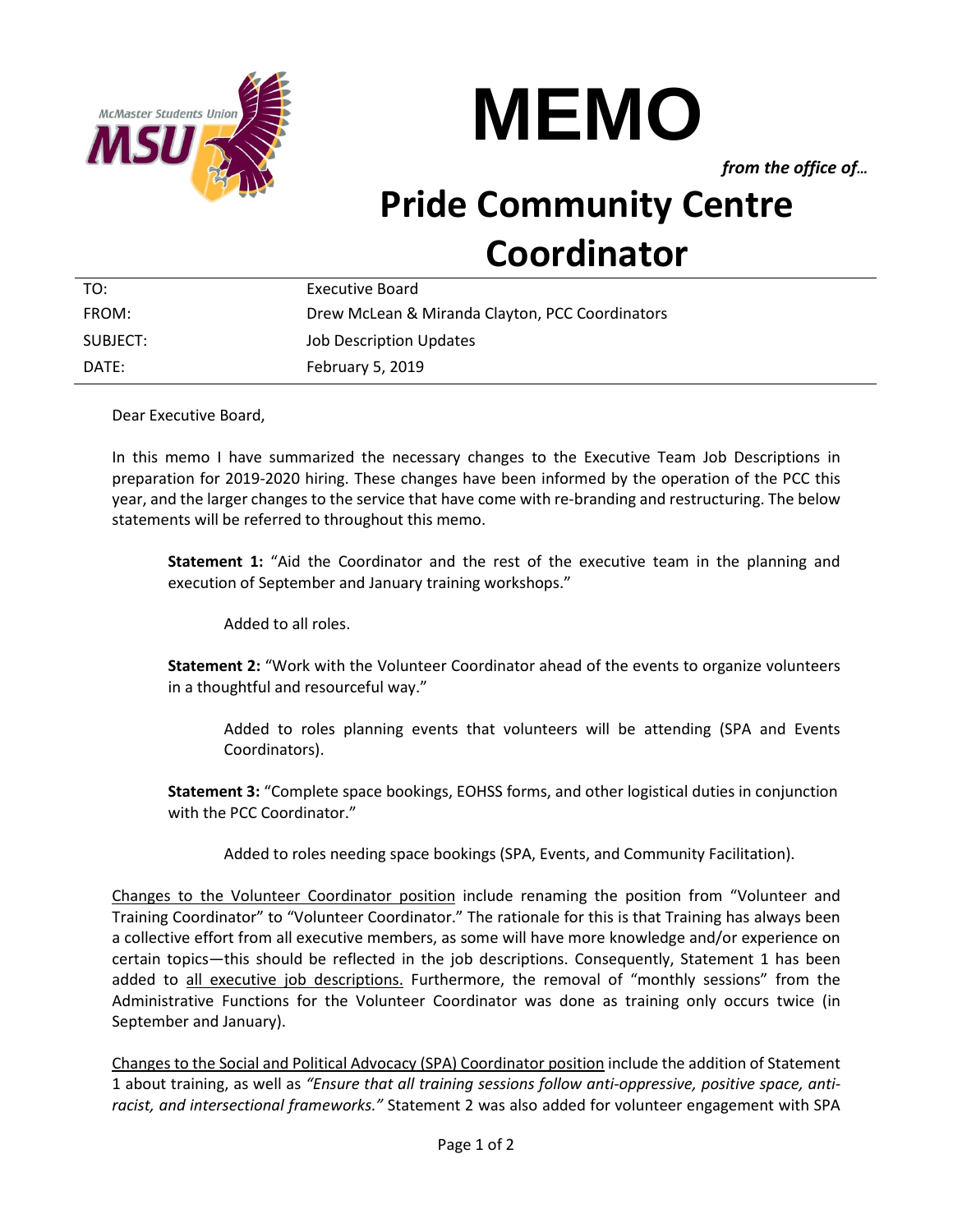events. One small additional change was the clarification of "Coordinator meetings," changing it to "executive meetings."

Changes to the Events Coordinator position involved the re-vamping of this role to more accurately reflect the PCC Operating Policy and recent re-structuring of the service. This position previously focused only on athletics and intramural sports events. While these are important events to have, focusing solely on this does not reflect what the PCC does, the work of the Events Coordinator, or acknowledge community events that we hold. The changes for this role involve expanding the events planned to "community events" which "include, but are not limited to, community building events, socials, sexual health events, educational events, and athletics events." Partnering groups were also expanded to include "LGBTQ2SI+ clubs, EIO, and other MSU Peer Support Services" along with McMaster Athletics and Recreation. Statement 1, 2, and 3 were also added for congruity.

Changes to the Research and Resources position include the addition of, *"liaising with like-minded organizations in the Hamilton community to discuss and acquire resources"* as well as the specification of resources to include *"safer sex, sexual health, and trans-related resources."* Our space should be mandated to provide these resources for LGBTQ2SI+ students at McMaster, and currently provides some of these already. Statement 1 was also added along with, "ensure that all training sessions follow antioppressive, positive space, anti-racist, and intersectional frameworks" to the Research Function.

Changes to the Community Facilitation Coordinator position include support and welcome groups being changed to the broader term "community groups." The addition of Statement 1 and 3 were added for congruity with the rest of the roles.

Changes to the Promotions Coordinator position include the addition of Statement 1, and another statement mandating their weekly participation in executive team meetings to be congruent with the other job descriptions.

Thank you for considering these changes, I am excited to begin the hiring process for the next school year.

Sincerely,

Drew McLean & Miranda Clayton

*(Incoming and Outgoing) Pride Community Centre Coordinators*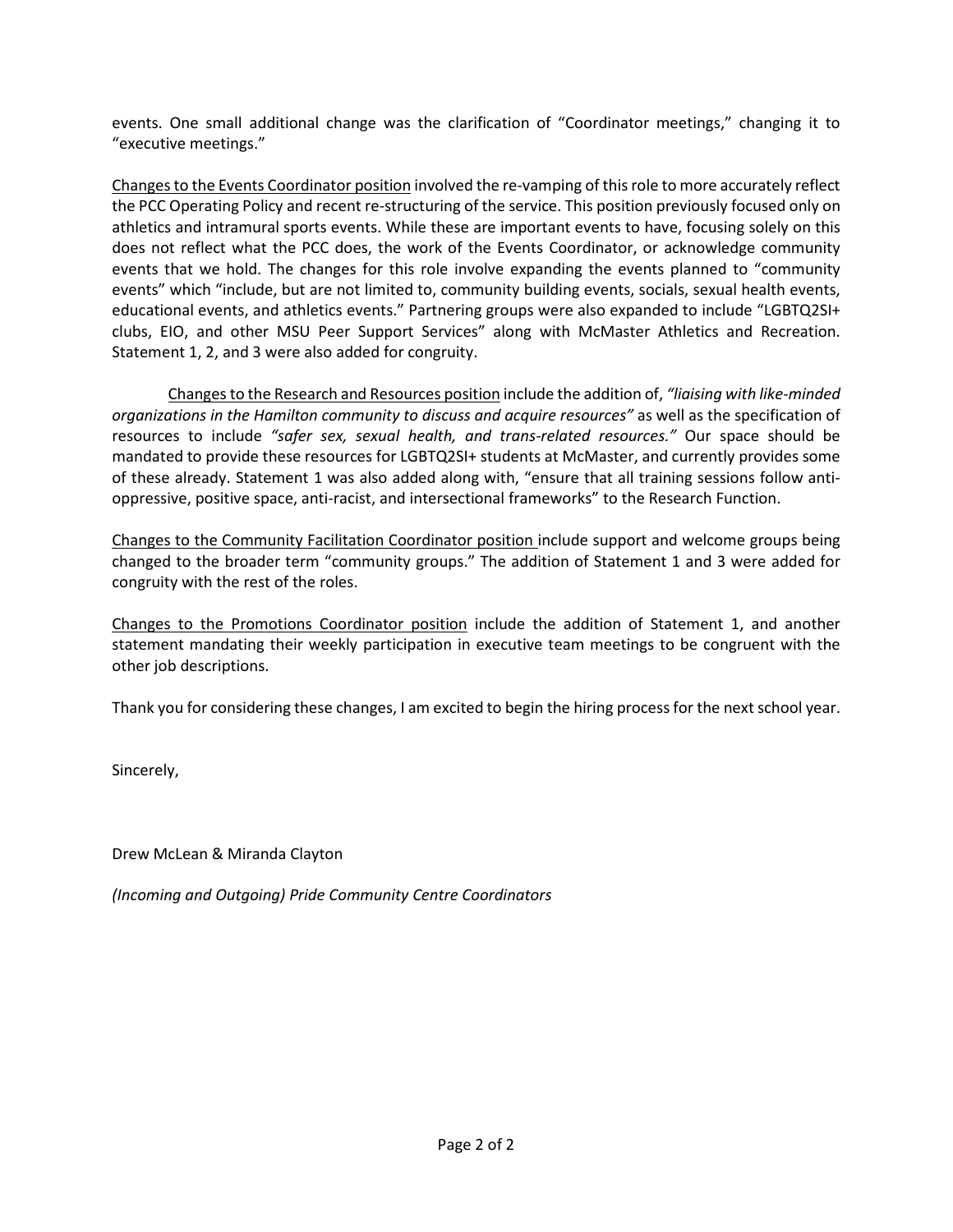# YEAR PLAN MSU HORIZONS CONFERENCE EMMA TOMAS 2019

(submitted February 5 2019)

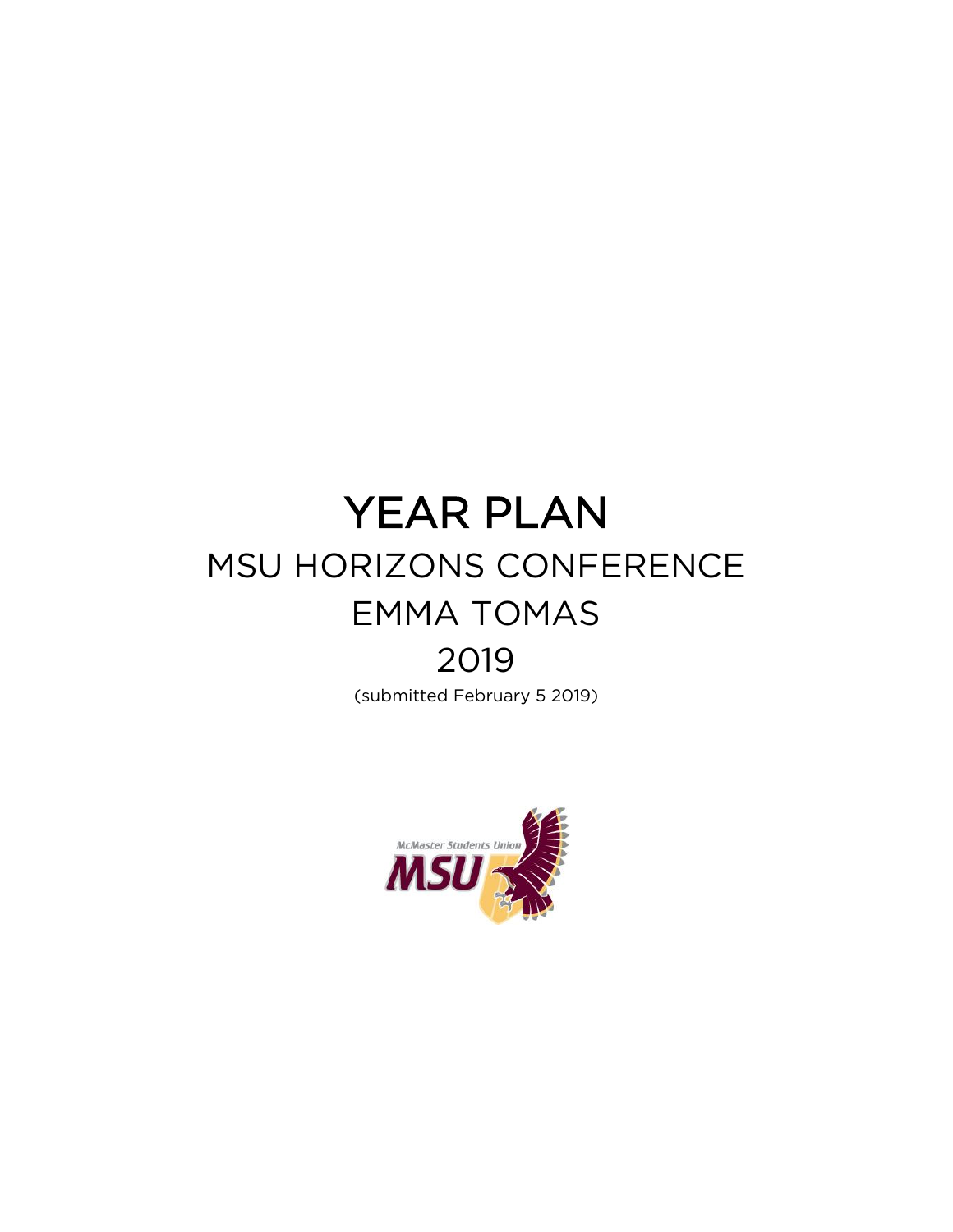# OFFICE OF THE HORIZONS COORDINATOR **INTRODUCTION**

# Hello,

My name is Emma Tomas and I am overwhelmingly happy to be the Horizons Conference Coordinator for 2019. I have always felt the immense positive impact of Horizons every year; I attended the conference as a delegate in 2016 and was a staff member for 2017 and 2018. Being the Coordinator has always been a dream of mine, and I am unbelievably excited to create a conference where delegates and staff leave feeling the love, energy, and passion that I always do.

The Horizons Conference is now in its 17th year and has experienced monumental changes since it first began. Most recently, the pat two Coordinators have taken delegates off-campus to explore Hamilton and connect with the larger community. I will be building off this theme by integrating more experiential inquiry-based activities into each event, while encouraging discussions about social activism and community development. I hope delegates will leave the conference with a passion for their McMaster community and the critical thinking skills (and support!) to effect positive change.

I hope to restructure Sessions (with recommended and additional activities within each session) such that they enable and encourage LD adaptability to suit delegates needs. Feedback has indicated delegates personalized activities to accommodate unengaged or very engaged groups. The goal is to promote growth in desired and unexpected ways throughout the weekend. This change in Sessions structure will alter staff training, yet I hope it will ensure staff feel more confident entering the conference.

Those are only a few of my goals for this year's conference. Below you will find a detailed explanation of every goal and timeline, such as increasing delegate outreach with a goal of ~200 students registered. Although the role may present unforeseen challenges and new opportunities for growth, I have confidence in the passion of myself and the Planning Team to create a memorable experience for incoming Marauders. I am beyond excited to get started!

I am always open to feedback and opinions, as I believe the best Horizons conference will be one that we create together. If you have any questions or comments, please do not hesitate to contact me via email at [horizons@msu.mcmaster.ca.](mailto:horizons@msu.mcmaster.ca)

Best,

Emma Tomas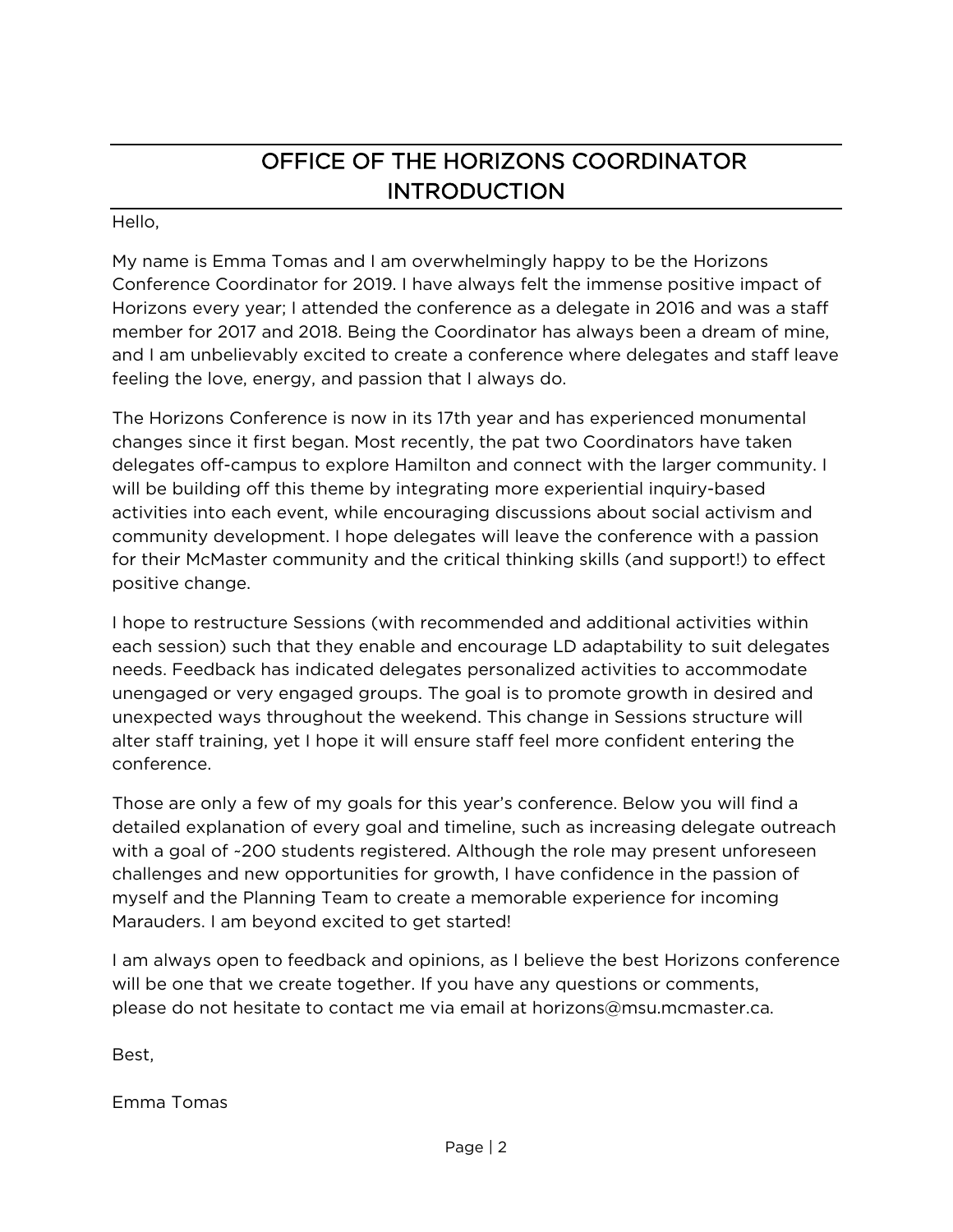# Goals/Objectives

# (calendar and checklist)

| <b>JANUARY</b>       |                                                                              |  |
|----------------------|------------------------------------------------------------------------------|--|
| <b>Service</b>       | Planning Team application promotions                                         |  |
| Goal/Objective       | Dates: January 13-27                                                         |  |
| Why:                 | To hire 10 passionate, experienced, and adaptable Planning Team              |  |
|                      | Volunteers to fulfill the roles of:                                          |  |
|                      | Events Coordinator (2 positions)                                             |  |
|                      | Sponsorship & Fundraising Coordinator (2 positions)<br>$\bullet$             |  |
|                      | Media & Design Coordinator (1 position)                                      |  |
|                      | Volunteer & Logistics Coordinator (1 position)<br>$\bullet$                  |  |
|                      | Outreach Coordinator (2 positions)                                           |  |
|                      | Sessions Coordinator (2 positions)                                           |  |
|                      | Ensure sufficient engagement with the McMaster community via Facebook,       |  |
|                      | Instagram, Twitter, and MSU website. Doing Instagram takeover                |  |
|                      | Wednesday January 23, 2019.                                                  |  |
| Difficulties:        | Finding diverse and interesting ways of promoting applications.              |  |
| Partners:            | MSU Communications Officer, MSU VP-Administrations                           |  |
| <b>Service</b>       | Network, Administrative, and Budget Training & Overall Transition            |  |
| Goal/Objective       | Dates: All of January                                                        |  |
| Why:                 | To understand the diverse aspects of the Coordinator role as well as how to  |  |
|                      | best fulfill them. To better understand the administrative aspect of the MSU |  |
|                      | (such as reporting to the Executive Board). To read all Transition Reports   |  |
|                      | from 2018 Conference to better understand the strengths and weaknesses of    |  |
|                      | the previous conference.                                                     |  |
| Difficulties:        | Knowing which members to contact for further support, training, and          |  |
|                      | guidance. Undergoing the extensive learning curve associated with the role.  |  |
|                      | Finding appropriate times to meet.                                           |  |
| Partners:            | MSU VP-Administrations, MSU VP-Finance, Pauline Taggart, Past                |  |
|                      | Horizons Coordinator (Joshua Yachouh), MSU Underground                       |  |
| <b>Personal Goal</b> | Learn to balance Horizons workload with academic and extracurricular         |  |
|                      | commitments.                                                                 |  |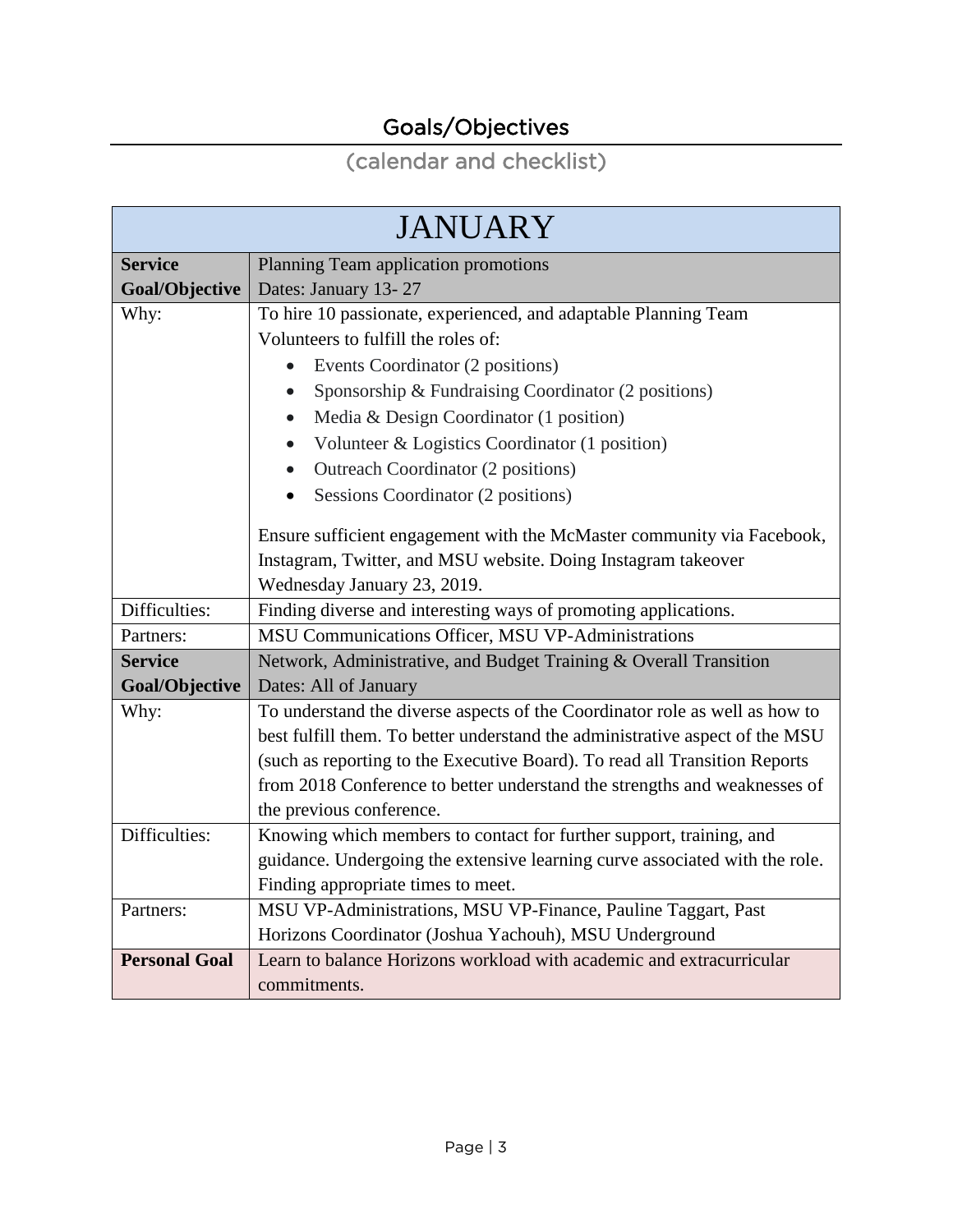|                | FEBRUARY                                                                      |
|----------------|-------------------------------------------------------------------------------|
| <b>Service</b> | Interviews and hiring of Planning Team                                        |
| Goal/Objective | Interview Dates: February 4-7                                                 |
|                | Hiring/Email Date: February 9/10                                              |
| Why:           | To hire Planning Team with supportive, accessible, and appropriate            |
|                | interviews. Ensuring all hiring-related correspondences reflect well on the   |
|                | service and the MSU.                                                          |
| Difficulties:  | Finding time where all Hiring Board members are available for interviews.     |
|                | Create appropriate and unique interview questions.                            |
| Partners:      | Members of the Hiring Board (Connor MacLean and Adrianna Michell)             |
|                | <b>Planning Team Applicants</b>                                               |
| <b>Service</b> | Transition and Orientation for Planning Team                                  |
| Goal/Objective | Dates: All of February                                                        |
| Why:           | Meeting with all Planning Team members individually as well as in pairs to    |
|                | understand individual needs, goals, and create a shared vision. First Team    |
|                | meeting and bonding opportunities to establish sense of community and         |
|                | passion for Horizons 2019. Discuss expectations for each other and for me.    |
| Difficulties:  | Ensuring Team is available for meeting times. Finding ways to determine       |
|                | shared vision/goals for conference. Ensure they have access to the folder to  |
|                | read general conference feedback and also for their roles. Finding solutions  |
|                | to Planning Team questions that I may not yet have.                           |
| Partners:      | All members of the incoming Planning Team.                                    |
| <b>Service</b> | Collaborate and run Applicants Workshop                                       |
| Goal/Objective | Date: February 7                                                              |
| Why:           | An engaging, unique way of helping all undergraduate students feel            |
|                | prepared to apply to volunteer positions (like Horizons) in the upcoming      |
|                | year. To ensure that the workshop is planned with as much input and variety   |
|                | of perspective as possible, and that the workshop has a strong volunteer base |
|                | with so many partnering MSU leadership services.                              |
| Difficulties:  | Ensuring enough students are aware of the event and are able to participate.  |
|                | Turn-out was very low last year.                                              |
| Partners:      | MSU CLAY conference, MSU Spark, MSU Maroons, and MSU First Year               |
|                | Council                                                                       |
| <b>Service</b> | MSU Spark Collaboration 'Opportunity Fair'                                    |
| Goal/Objective | Dates: February 11-14, 6:30-8 pm                                              |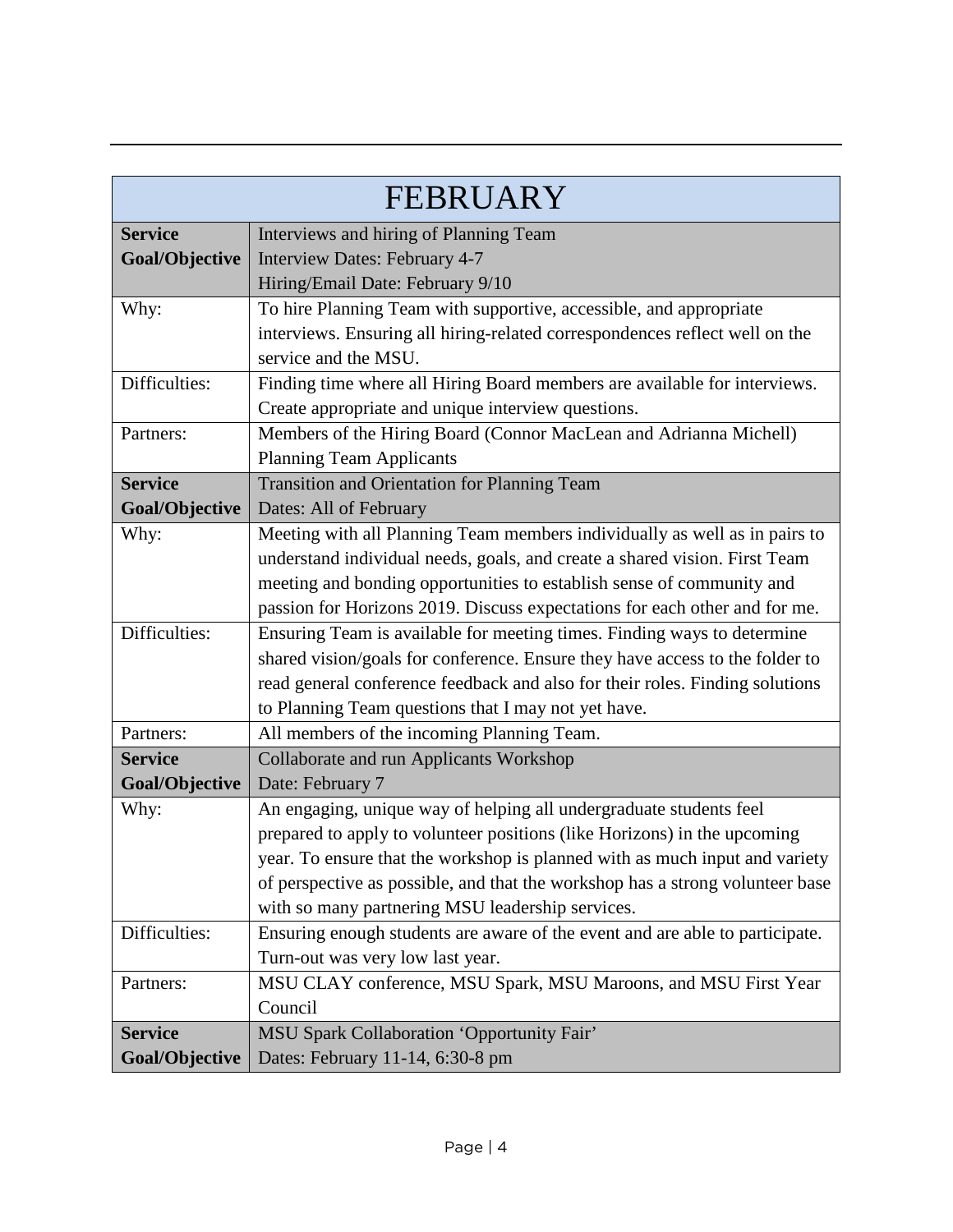| Why:                 | Similar to Applicants workshop but within the setting of Spark Sessions.   |
|----------------------|----------------------------------------------------------------------------|
|                      | Discuss the Horizons conference, share suggestions and tips about applying |
|                      | for events the upcoming year.                                              |
| Difficulties:        | Ensuring Planning Team members were available to attend event, despite     |
|                      | only being recently hired.                                                 |
| Partners:            | Members of the Planning Team, MSU Spark                                    |
| <b>Personal Goal</b> | To ensure all members of the Planning Team feel welcome, connected, and    |
|                      | excited to begin planning the conference!                                  |

| <b>MARCH</b>   |                                                                                |
|----------------|--------------------------------------------------------------------------------|
| <b>Service</b> | Planning Team Conference/Year Plans Finished                                   |
| Goal/Objective | Date: Early in March (Week of March 11)                                        |
|                |                                                                                |
| Why:           | To create 7-month plans that allows expectations and goals are met in a way    |
|                | that ensures Planning Team wellbeing and conference success. Opportunity       |
|                | to discuss the final vision for the conference as well as for their individual |
|                | areas.                                                                         |
|                | Some general goals, questions and ideas that will be considered in these       |
|                | reports:                                                                       |
|                | Sponsorship & Fundraising: Moving ahead full steam on                          |
|                | fundraising. Contacting previous donors as outlined on 2018                    |
|                | <b>Transition Reports.</b>                                                     |
|                | Sessions: New model of 'recommended' vs. 'suggested' sessions<br>$\bullet$     |
|                | activities. No problem cutting sessions for a more supportive, stress          |
|                | free conference.                                                               |
|                | Outreach: How to promote the conference besides just on Facebook<br>$\bullet$  |
|                | and in first year groups. Goal of 200 delegates.                               |
|                | Events: Ideas for events that engage students with Hamilton (not just          |
|                | get them out of McMaster). A focus on how questions lead to active             |
|                | engagement and change.                                                         |
|                | Volunteer & Logistics: Better staff training and hiring practices,             |
|                | logistics planning – particularly how to ensure staff and delegates            |
|                | get enough sleep. How to balance scheduling and logistics with                 |
|                | delegate experience and wellbeing (quality over quantity!).                    |
|                | Media and design: How to effectively capture conference experience             |
|                | in a way that maintains staff wellbeing (the Media Team has often              |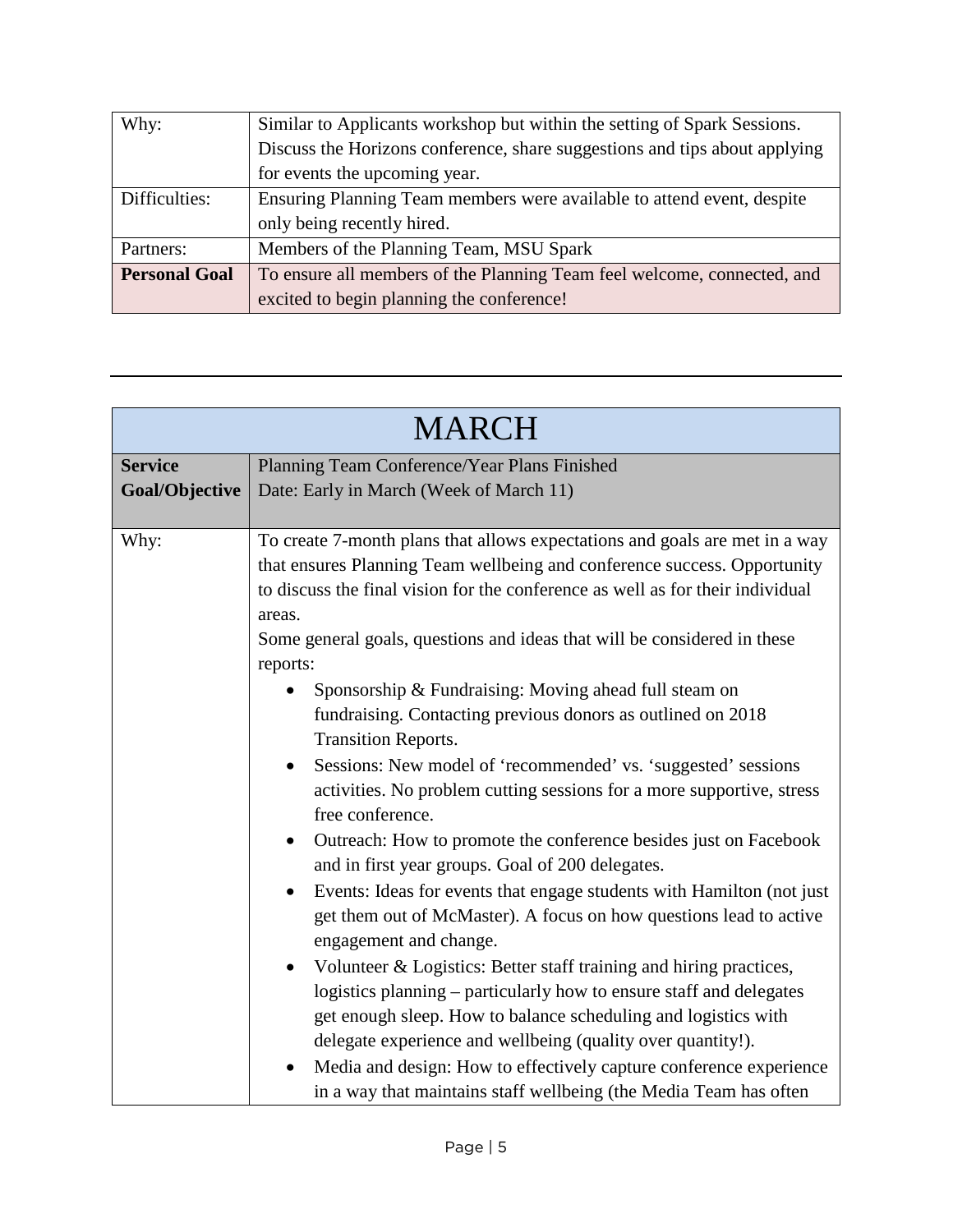|                | been overworked). How to collaborate and engage with students                                                             |
|----------------|---------------------------------------------------------------------------------------------------------------------------|
|                | who are already capturing memories of Horizons on their phones.                                                           |
|                |                                                                                                                           |
|                | Planning Team members should begin working on their year plans as soon                                                    |
|                | as possible.                                                                                                              |
| Difficulties:  | Ensuring all individual goals create a collective conference-wide goal.                                                   |
|                | Maintaining team collaboration, bonding, and passion despite busier                                                       |
|                | schoolwork. Supporting Planning Team and assisting with reports and ideas.                                                |
| Partners:      | All members of the 2019 Planning Team.                                                                                    |
| <b>Service</b> | Logistics Room Booking: Review Housing and Conference Contract, book                                                      |
| Goal/Objective | other rooms needed for conference, downtown programming connections                                                       |
|                | Date: Early in March                                                                                                      |
| Why:           | Already contacted H/C but meet in person to ensure everything is set up and                                               |
|                | in line with the current 3-year contract.                                                                                 |
| Difficulties:  | Reviewing contract to negotiate best prices and opportunities for delegates.                                              |
|                | There has been confusion and difficulty working with $H/C$ in the past –                                                  |
|                | work to ensure positive relationship and very advanced communication to                                                   |
|                | minimize issues during conference weekend.                                                                                |
| Partners:      | MSU VP- Administration, MSU VP- Finance, Housing and Conference                                                           |
|                | Services, Volunteer & Logistics Coordinator, additional contacts for off-                                                 |
|                | campus programming planning                                                                                               |
| <b>Service</b> | Finalize Sponsorship package and contact potential sponsors                                                               |
| Goal/Objective | Date: Mid-March                                                                                                           |
| Why:           | Need sponsors support for conference budget, as well as lowering delegate                                                 |
|                | registration cost and staff fees.                                                                                         |
| Difficulties:  | Finding sponsors.                                                                                                         |
|                | Have fundraising initiatives on campus during busy times (like midterms                                                   |
|                | and exam studying).                                                                                                       |
|                |                                                                                                                           |
|                |                                                                                                                           |
| Partners:      | S&F Planning Team members, On and Off-Campus Sponsors                                                                     |
| <b>Service</b> | Contact student program societies and clubs for event programming                                                         |
| Goal/Objective | Date: End of March                                                                                                        |
| Why:           | Begin planning event programming for faculties. Planning appropriate                                                      |
|                | logistics that ensure all delegates can enjoy faculty programming and meet                                                |
|                | representatives.                                                                                                          |
| Difficulties:  | Coordinating with external student-run sources can become difficult                                                       |
|                | particularly during summer months. Planning in advance to ensure any                                                      |
|                | logistic details are finalized well before the weekend.                                                                   |
| Partners:      | Faculty Societies: Social Sciences, Science, Nursing, Kinesiology,                                                        |
|                | Humanities, Health Sciences, Engineering, Commerce, Arts & Science.<br>Faculty Welcome Week Planners, Events Coordinators |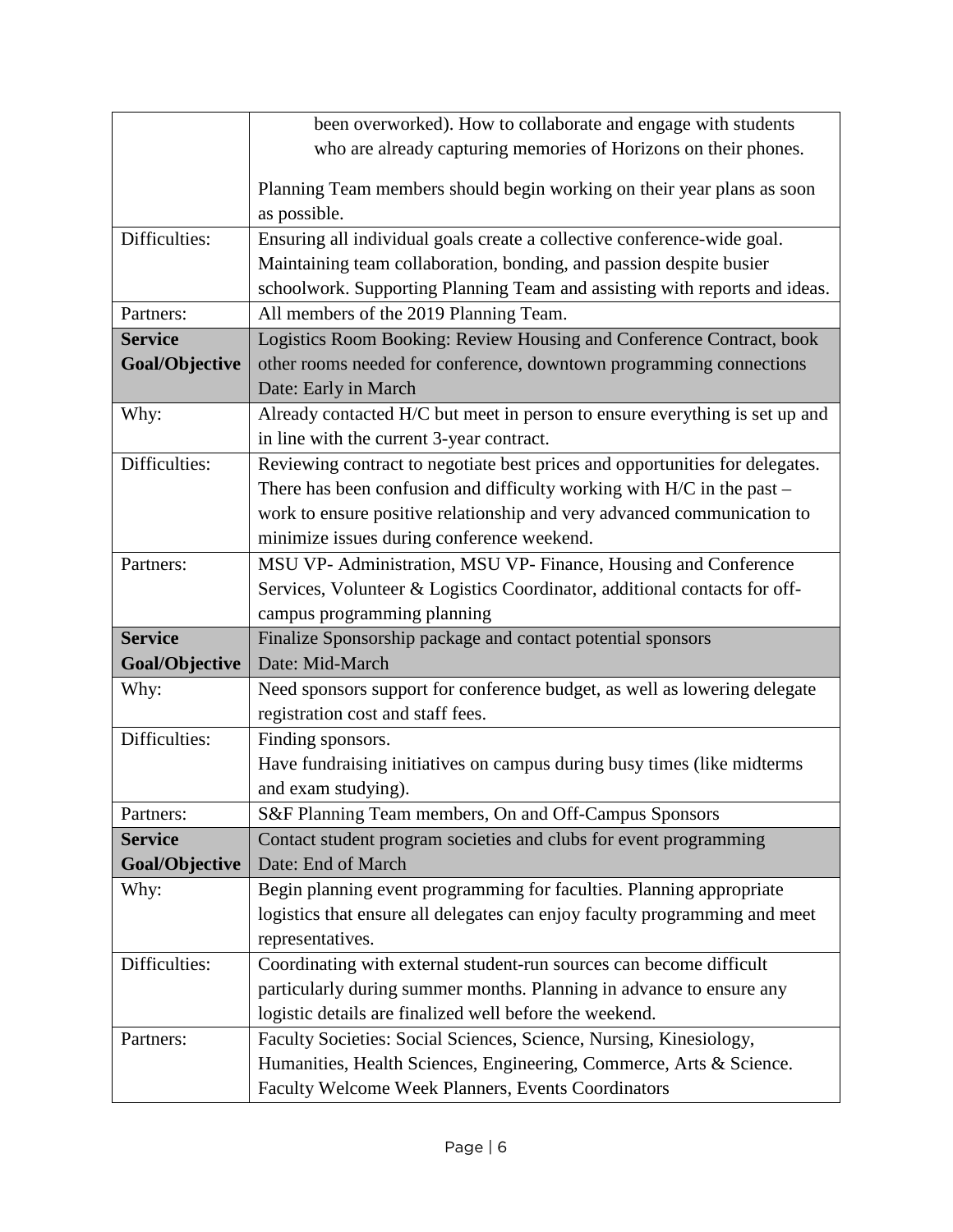| <b>Personal Goal</b> | To ensure everyone is working and making progress at a pace that makes        |
|----------------------|-------------------------------------------------------------------------------|
|                      | they and I both feel comfortable and confident in. Learning more about the    |
|                      | Planning Team to better support them during the rest of the year in personal, |
|                      | conference, and academic related concerns (like April exams). Plan retreat    |
|                      | for after exams for Planning Team.                                            |

| <b>APRIL</b>   |                                                                             |
|----------------|-----------------------------------------------------------------------------|
| <b>Service</b> | Staff hiring and training planning                                          |
| Goal/Objective | Dates: End of April to Mid-June                                             |
|                | Interview Dates: June 14-16, Additional Skype Interview Dates               |
|                | Training Dates: July 20-21                                                  |
| Why:           | Contact MSU services to ensure they are available for training weekend.     |
|                | Find creative way of minimizing emotional and physical exhaustion for staff |
|                | during training weekend. Be creative to allow new and returning staff to    |
|                | learn more things and become better leaders.                                |
|                | Begin drafting questions for interviews.                                    |
| Difficulties:  | Having an alternative training date or an option to minimize staff who are  |
|                | unable to make training. Reduce financial loss for staff (who need to take  |
|                | off many weekends from work), ensure most productive (but short!) training  |
|                | weekend. How to have staff socials before/during/after training weekend     |
|                | without making staff too tired?                                             |
| Partners:      | MSU Diversity Services, the Training Resources Research Assistant, Lift     |
|                | Church (for pancake breakfast), booking rooms in IAHS, 2019 Planning        |
|                | Team (specifically Volunteer & Logistics Coordinator), Dave Heidebrecht     |
|                | or Sheila Sammon from the McMaster Office of Community Engagement           |
| <b>Service</b> | Release staff applications                                                  |
| Goal/Objective | Dates: April 28 - May 19                                                    |
| Why:           | To attract as many students with a passion for leadership and the McMaster  |
|                | community as possible. Outreach Coordinator to work to create Staff         |
|                | Applications promotions. Finalize Application questions at the beginning of |
|                | April.                                                                      |
| Difficulties:  | Promoting applications to a diverse student body. Thinking of creative ways |
|                | to engage and attract new students.                                         |
| Partners:      | MSU Communications Officer, MSU VP-Administrations, 2019 Planning           |
|                | Team, Past staff members for promotion help                                 |
| <b>Service</b> | <b>Planning Team Progress Meetings</b>                                      |
| Goal/Objective | Date: Weeks of April 15 and 22 (Whenever works with exam schedules)         |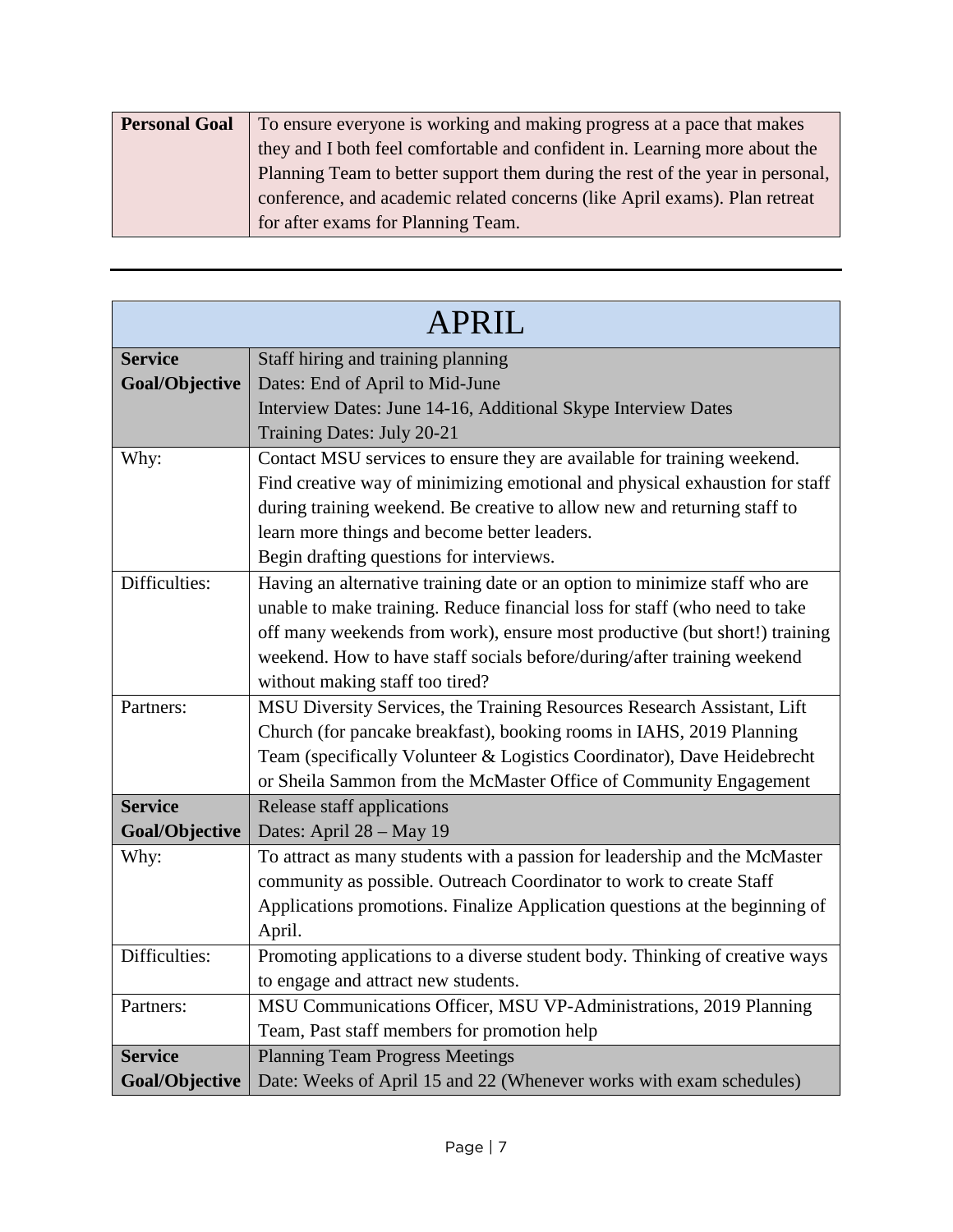| Why:                 | To meet with Planning Team before summer break to note progress, what     |
|----------------------|---------------------------------------------------------------------------|
|                      | needs to be done in the remaining months, how support/encouragement can   |
|                      | be changed to ensure more progress. To alter any plans necessary and      |
|                      | support Planning Team however possible.                                   |
|                      | Encouraging Team - finding ways to be motivated, feel rewarded, and       |
|                      | excited for the rest of our journey together.                             |
| Difficulties:        | Finding time to meet during exams and to find new date for weekly         |
|                      | meetings. Supporting Planning Team if certain goals are not being met and |
|                      | finding solutions to minimize setbacks in the future.                     |
| Partners:            | 2019 Planning Team                                                        |
| <b>Personal Goal</b> | Managing studying for exams with supporting Planning Team and achieving   |
|                      | goals for April. Doing my best to support staff during difficult times as |
|                      | stress and pressure increase.                                             |

| MAY            |                                                                             |
|----------------|-----------------------------------------------------------------------------|
| <b>Service</b> | May @ Mac                                                                   |
| Goal/Objective | Date: May 11                                                                |
| Why:           | To spread the word to students about Horizons! Answer parent and student    |
|                | questions about the conference. Register students on email list for when    |
|                | registration becomes available.                                             |
| Difficulties:  | No foreseeable difficulties. Ensure Planning Team clothing and banner from  |
|                | the Underground are both ready.                                             |
| Partners:      | MSU VP-Administration (for table),                                          |
| <b>Service</b> | Delegate Registration preparation                                           |
| Goal/Objective | Date: All of May                                                            |
|                | <b>Registration Open Date: June 1</b>                                       |
| Why:           | To create a comprehensive, easy online registry on the MSU website.         |
|                | Minimize delegate registration costs with sponsorship and fundraising.      |
| Difficulties:  | Ensuring sufficient delegate registration (goal of 200 delegates) with      |
|                | appropriate promotions via McMaster and external channels.                  |
| Partners:      | Maggie, Pauline Taggart, MSU Communications Officer,                        |
| <b>Service</b> | <b>Staff Application Marking, Prepare for Interviews</b>                    |
| Goal/Objective | Marking Dates: May 20 - May 31                                              |
|                | Interview Offer Dates: June 4                                               |
| Why:           | Applications: Develop extensive red flag/gold star system. Ensure equitable |
|                | and fair review process. Ensure Planning Team has sufficient time to review |
|                | applications.                                                               |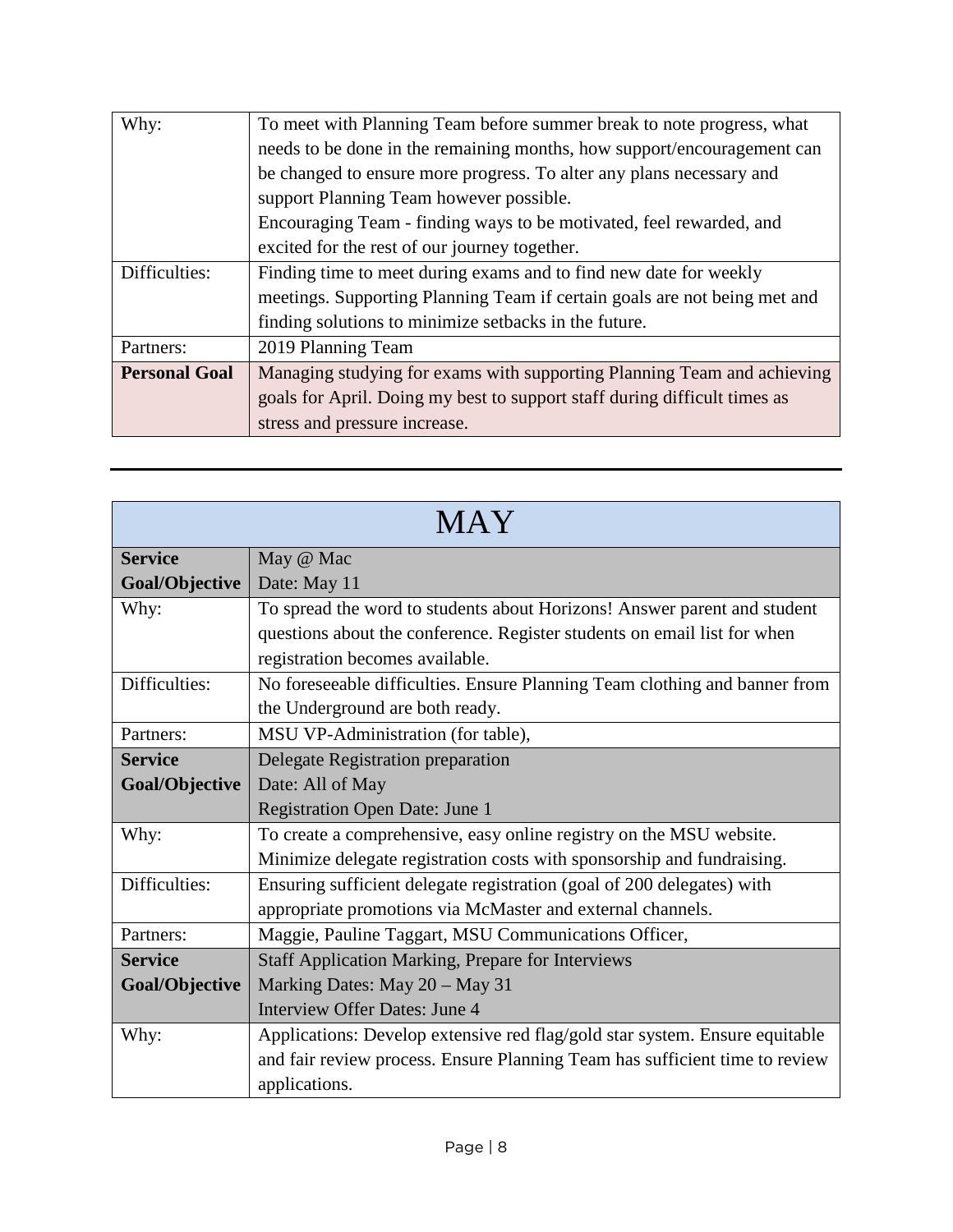|                      | Interviews: Equitable hiring practices with tiering. Finalize questions for<br>applications and interviews.                                                                                        |
|----------------------|----------------------------------------------------------------------------------------------------------------------------------------------------------------------------------------------------|
| Difficulties:        | Managing Planning Team time since there is typically a high volume of<br>applications. Noting any individuals who (based on external feedback) do<br>not share similar values with the conference. |
| Partners:            | 2019 Planning Team                                                                                                                                                                                 |
| <b>Personal Goal</b> | I will be studying for the LSAT (on June 3), so that will be a focus of mine<br>as well as balancing Horizons work.                                                                                |

| <b>JUNE</b>           |                                                                                  |
|-----------------------|----------------------------------------------------------------------------------|
| <b>Service</b>        | <b>Staff hiring</b>                                                              |
| <b>Goal/Objective</b> | Date: June 14-16, Additional Dates for Skype Interviews                          |
| Why:                  | To have diverse activities, interesting questions, and accessible interviews to  |
|                       | ensure each applicant can present their best selves. Equitable hiring            |
|                       | practices will occur with tiering. Finalize questions for applications and       |
|                       | interviews. Prioritize the value of every staff position.                        |
| Difficulties:         | Manage any pre-existing biases and friendships to ensure that all applicants     |
|                       | are comfortable, excited, and feel welcome. Booking enough rooms and             |
|                       | space for interviews.                                                            |
| Partners:             | 2019 Planning Team, MSU rooms to book                                            |
| <b>Service</b>        | <b>Delegate Registration</b>                                                     |
| Goal/Objective        | Date: Starting June 1                                                            |
| Why:                  | To enroll delegates for the Conference!                                          |
| Difficulties:         | Promoting the conference to incoming first years using a variety of social       |
|                       | media platforms and strategies. Most delegates do not accept their offers        |
|                       | until June, fewer students use Facebook than before, and incoming first          |
|                       | years are not directly on McMaster's campus.                                     |
| Partners:             | 2019 Planning Team, MSU Communications Department,                               |
| <b>Service</b>        | Finalize lots of things! Specifically: sessions, events, partners, and           |
| Goal/Objective        | conference logistics                                                             |
| Why:                  | Solidify relationships with community and campus partners.                       |
| Difficulties:         | Support Planning Team members as they finalize their activities, ensure          |
|                       | their wellbeing is still a priority. Discuss next steps, concerns, and finishing |
|                       | details. Problem-solve any issues.                                               |
| Partners:             | 2019 Planning Team                                                               |
| <b>Personal Goal</b>  | I will be writing my LSAT June 3, so ensuring I am supportive of my team         |
|                       | and fulfilling my role while studying.                                           |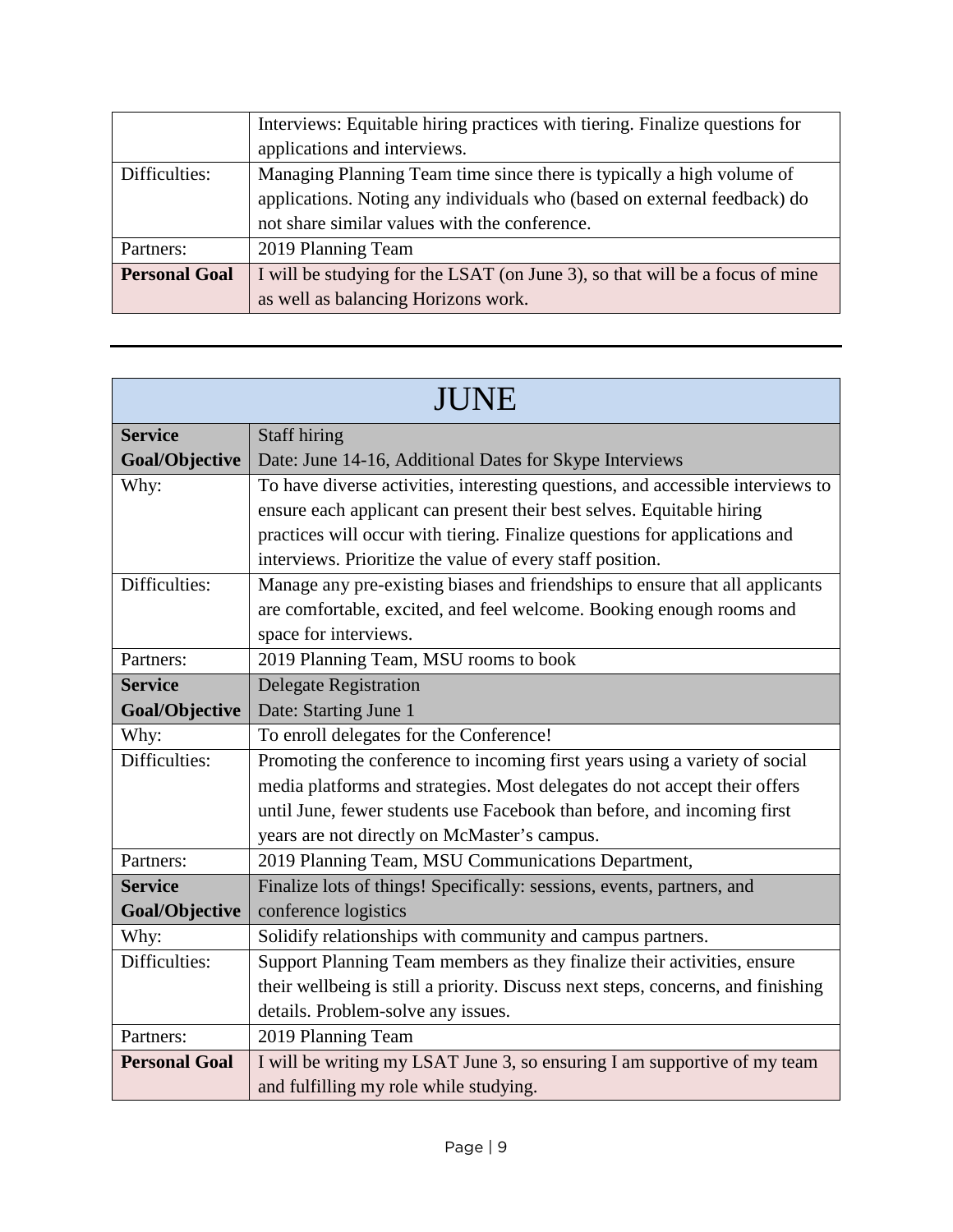| JULY                 |                                                                                |
|----------------------|--------------------------------------------------------------------------------|
| <b>Service</b>       | Pay for services and confirm partnerships                                      |
| Goal/Objective       | Date: Early July                                                               |
| Why:                 | Confirm all services have been paid for. Ensure expectations for partners      |
|                      | have been met.                                                                 |
| Difficulties:        | No foreseeable difficulties in communicating or paying for services.           |
| Partners:            | MSU VP- Finance, Sponsorship & Fundraising Coordinators                        |
| <b>Service</b>       | <b>Staff training</b>                                                          |
| Goal/Objective       | Dates: July 19-20                                                              |
| Why:                 | Ensure that all staff members – regardless of position, experience, skillset – |
|                      | feel valued, heard, and welcome. Staff feel excited and prepared to lead       |
|                      | their delegates throughout a fun weekend. Prioritize staff mental and          |
|                      | physical wellbeing during a busy weekend. Training is comprehensive            |
|                      | without being overly intense or draining. Highlight the value of               |
|                      | individuality in staff and delegates.                                          |
| Difficulties:        | Previous history of hierarchy and favouritism at conference that leads to      |
|                      | negative experiences at past conferences – can ensure this is not a problem    |
|                      | at the beginning. Find a way to have staff socials that do not minimize        |
|                      | staff's time for self-care during exhausting weekend. Designing practical      |
|                      | and effective scenarios.                                                       |
| Partners:            | MSU services for AOP & peer support training, 2019 Planning Team               |
| <b>Service</b>       | 2019 Conference!!                                                              |
| Goal/Objective       | Dates: July 26-28                                                              |
| Why:                 | To have a great conference!                                                    |
| Difficulties:        | Everything going according to plan. Turning thoughts into actions. Ensuring    |
|                      | delegates and staff members have positive experiences, where they feel safe    |
|                      | and welcome.                                                                   |
| Partners:            | 2019 Planning Team, Conference & Housing Services, Delegates, Staff            |
|                      | Team                                                                           |
| <b>Personal Goal</b> | To feel proud and excited about the hard work of all the Planning Team and     |
|                      | staff members in creating a welcoming, life-changing conference.               |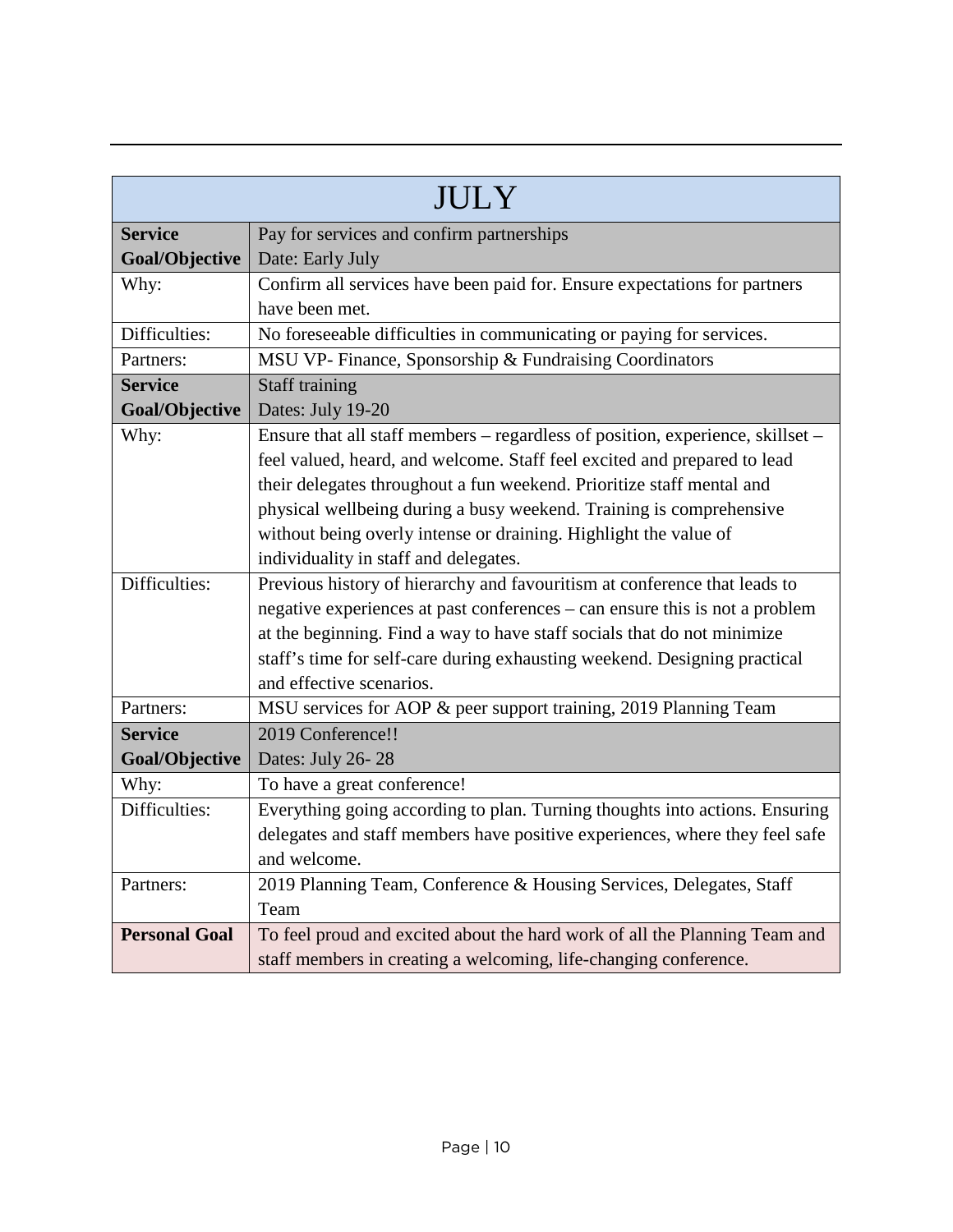| <b>AUGUST</b>        |                                                                                                                                                    |
|----------------------|----------------------------------------------------------------------------------------------------------------------------------------------------|
| <b>Service</b>       | Collect feedback and reflections                                                                                                                   |
| Goal/Objective       | Date: All of August                                                                                                                                |
| Why:                 | Collect feedback from staff and delegate survey. Create transition reports.                                                                        |
|                      | Final report to Executive Board.                                                                                                                   |
| Difficulties:        | Ensuring all Planning Team members write transition reports as soon as                                                                             |
|                      | possible.                                                                                                                                          |
| Partners:            | 2019 Planning Team, delegates, and staff                                                                                                           |
| <b>Service</b>       | <b>Planning Team Appreciation Event</b>                                                                                                            |
| Goal/Objective       | Date: TBD                                                                                                                                          |
| Why:                 | Appreciation and bonding event for Planning Team. Ensure they have                                                                                 |
|                      | closure, have an opportunity to provide feedback to myself and each other,                                                                         |
|                      | leave feeling proud!                                                                                                                               |
| Difficulties:        | We will be sad.                                                                                                                                    |
| Partners:            | 2019 Planning Team                                                                                                                                 |
| <b>Personal Goal</b> | Not being too sad that conference is over! Leaving the Horizons 2020 team<br>well-prepared with extensive feedback and support from the 2019 team. |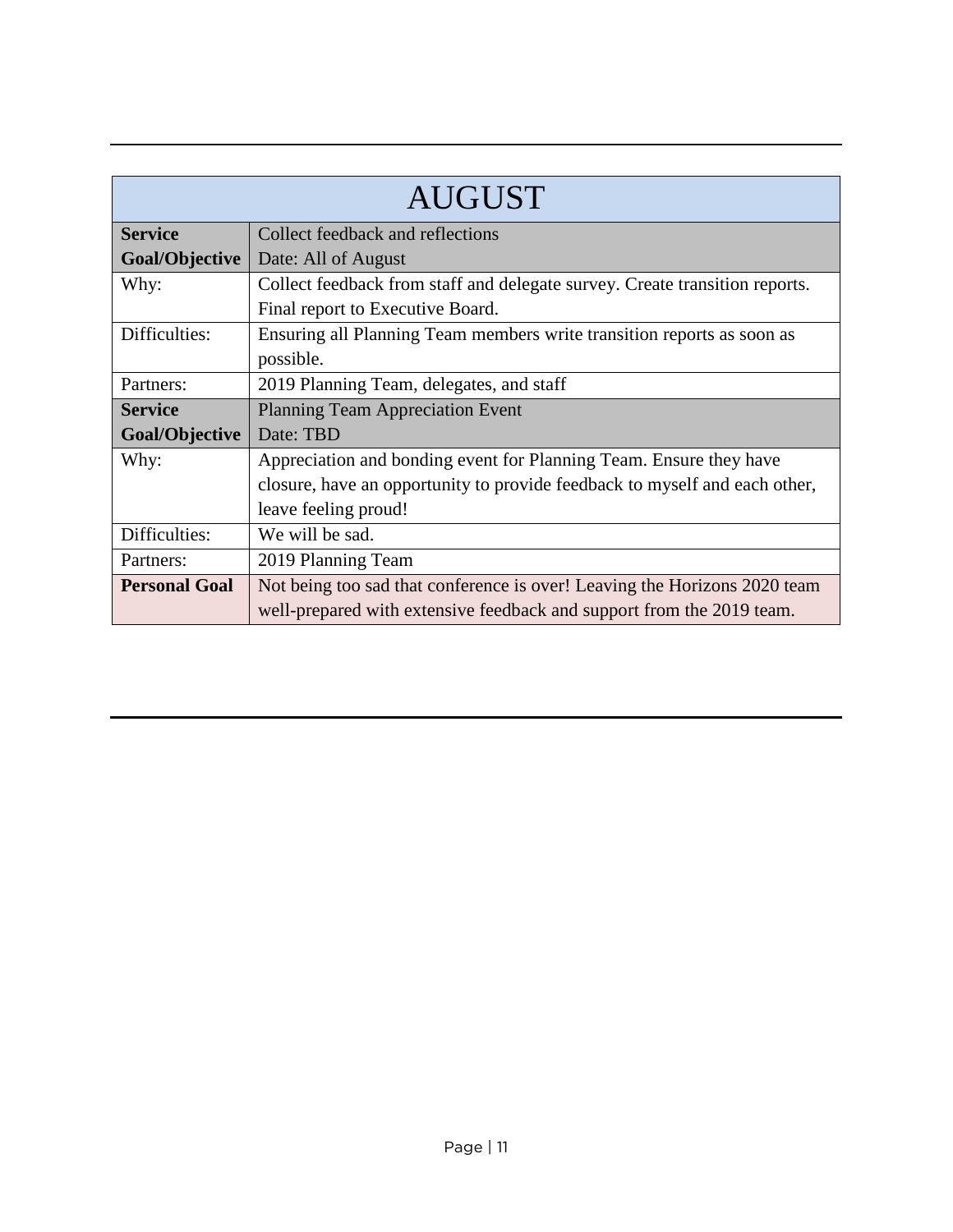| Overarching<br>Vision (what<br>is the<br>ultimate<br>goal?) | Engaging Horizons delegates with the larger Hamilton<br>community. Belief in active participation through asking<br>questions, inquiring and questioning current practices,<br>working towards sustainable equitable solutions to issues<br>affecting the McMaster community and abroad.                                                                                                                                                                                                                                                                                                                                                                                                                                                                                                                                                                                                                                                        |
|-------------------------------------------------------------|-------------------------------------------------------------------------------------------------------------------------------------------------------------------------------------------------------------------------------------------------------------------------------------------------------------------------------------------------------------------------------------------------------------------------------------------------------------------------------------------------------------------------------------------------------------------------------------------------------------------------------------------------------------------------------------------------------------------------------------------------------------------------------------------------------------------------------------------------------------------------------------------------------------------------------------------------|
| Description                                                 | The past two Horizon conferences (2017 and 2018) have<br>$\bullet$<br>taken delegates out of the 'McMaster Bubble' and into the<br>downtown core. Albeit this successful and encourages<br>delegates to explore the city, delegates may not have the<br>skills to engage in meaningful activities or events on their<br>own and contribute positively.<br>The conference will focus on 'asking questions' as a method<br>$\bullet$<br>of encouraging delegates critically analyze their lives. Being<br>inquisitive is a sign of strength and an easy way for<br>improved engagement. For example, demonstrating how<br>asking questions in Welcome Week can spark friendships<br>and connection, while learning to ask questions about<br>support and health can lead to improved wellbeing.<br>Asking questions can spark self-reflection that is necessary<br>$\bullet$<br>to grow as an individual (even after University) and<br>challenge |
| <b>Benefits</b>                                             | Create delegates who are engaged, excited, and ready to<br>$\bullet$<br>contribute to the greater McMaster community.<br>Delegates have the skills to ask questions and effect<br>$\bullet$<br>change.<br>Delegates feel prepared and courageous when participating<br>in new events like Welcome Week at McMaster and beyond.                                                                                                                                                                                                                                                                                                                                                                                                                                                                                                                                                                                                                  |
| Year 1 Goals                                                | Have this critical thinking and active engagement be built<br>$\bullet$<br>into sessions and events.<br>Collect staff feedback on effectiveness of new themes on<br>short- and long-term success at McMaster.<br>Collaborate with current Hamilton and McMaster social and<br>$\bullet$<br>advocacy initiatives.                                                                                                                                                                                                                                                                                                                                                                                                                                                                                                                                                                                                                                |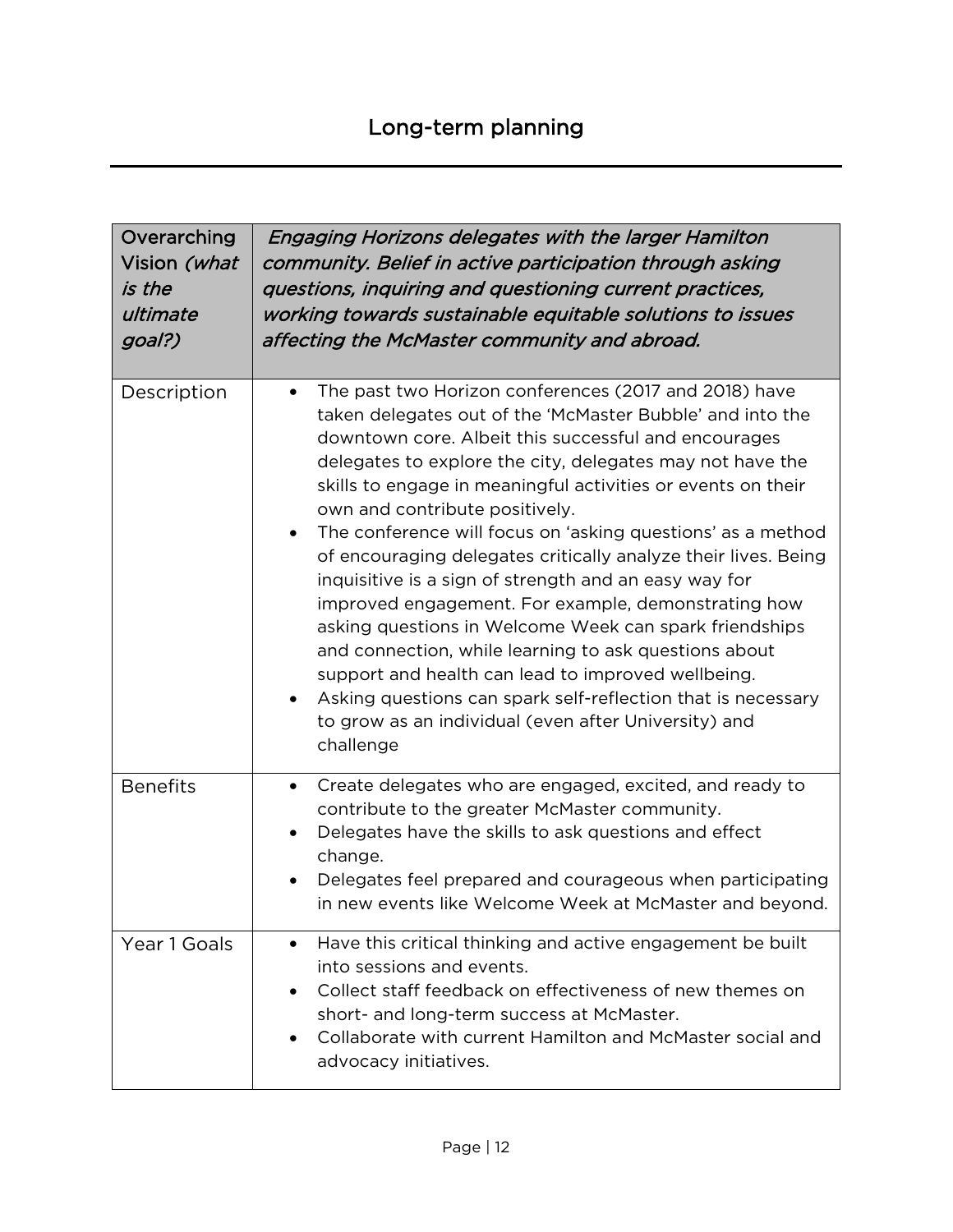| Year 2 Goals | Build off of theme from previous year. Find new ways to<br>$\bullet$<br>engage delegates in greater McMaster and Hamilton<br>communities.<br>Help establish the positive reputation for Horizons to be<br>$\bullet$<br>known for leaving a positive mark on the community during<br>the weekend - not just positive mark on delegates<br>(although that is the main priority). |
|--------------|--------------------------------------------------------------------------------------------------------------------------------------------------------------------------------------------------------------------------------------------------------------------------------------------------------------------------------------------------------------------------------|
| Year 3 Goals | • Same as Year 2 goals.                                                                                                                                                                                                                                                                                                                                                        |
| Partners     | Hamilton community partners                                                                                                                                                                                                                                                                                                                                                    |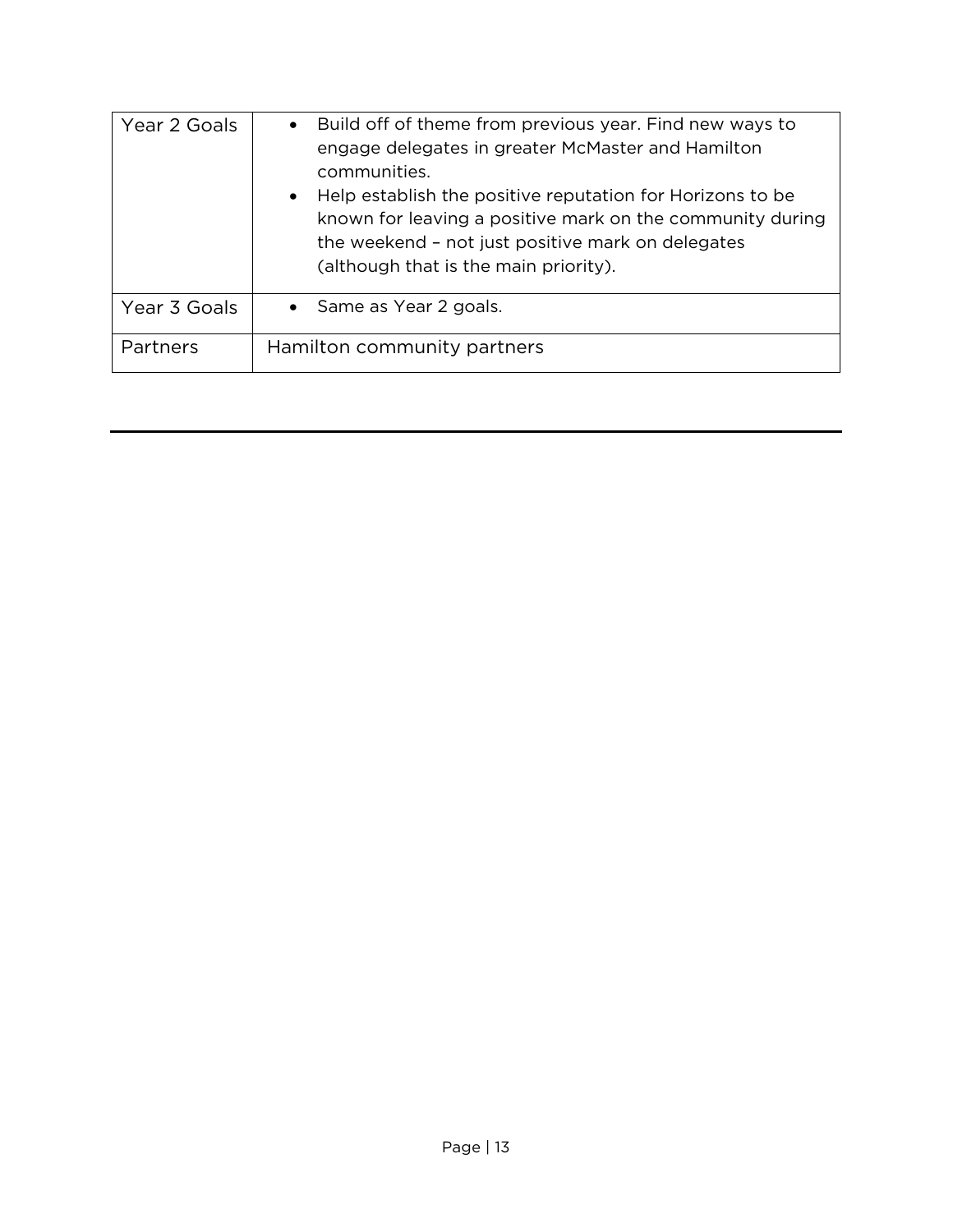# Master 2019 Summary

| January  | Planning Team application promotions<br>$\bullet$<br>Transitioning                                                                                                           |
|----------|------------------------------------------------------------------------------------------------------------------------------------------------------------------------------|
| February | Hiring and transitioning Planning Team<br>$\bullet$<br>Applicants workshop<br><b>Budgeting</b><br>$\bullet$<br><b>Spark Sessions Collaboration</b>                           |
| March    | Planning Team year plans<br>$\bullet$<br>Logistics bookings (downtown spaces, H/C etc.)<br>Sponsorship packages<br>Contacts for off and on-campus external event programming |
| April    | Staff applications<br>$\bullet$<br>Staff hiring preparation<br>Planning Team progress meetings<br>$\bullet$                                                                  |
| May      | May @ Mac<br>$\bullet$<br>Delegate registration preparation<br>Staff application marking and interview preparation                                                           |
| June     | Staff hiring and social #1<br>$\bullet$<br>Delegate registration<br>Finalizing events, logistics, sessions<br>$\bullet$                                                      |
| July     | Pay for services and spaces<br>$\bullet$<br>Staff training and social #2<br>Execute conference!!                                                                             |
| August   | Collect staff and delegate feedback<br>$\bullet$<br>Reflections and transition reports<br>Planning Team appreciation and closure                                             |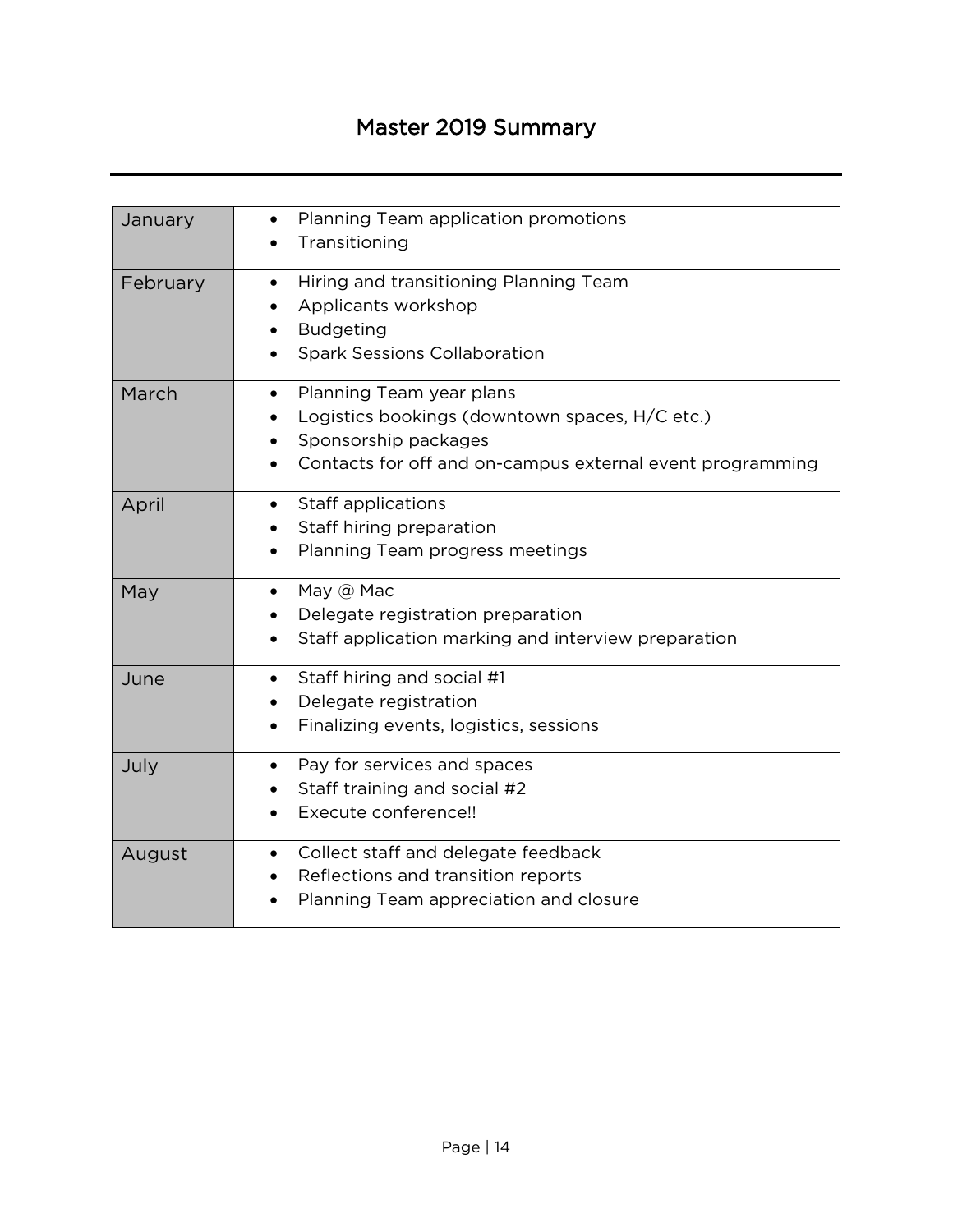

REPORT

From the office of the…

# Horizons Conference Coordinator

| TO:      | Members of the Executive Board |
|----------|--------------------------------|
| FROM:    | Emma Tomas                     |
| SUBJECT: | Horizons Conference Report 1   |
| DATF:    | February 7 2019                |

# YEARPLAN UPDATE

Planning Team applications were promoted quite successfully (via Instagram, twitter, Facebook, and the MSU website) and am now interviewing applicants. There were 3-5 interviews given per position. I am very excited about the interest and questions I received about the positions, and the diversity of candidate experiences and skillsets. There were no changes in job descriptions or structure of the Planning Team, however I am hiring for two Outreach coordinators instead of one based on feedback from last year. I am finishing my budget and administrative trainings. I will continue planning the budget throughout the next few weeks once I meet with Housing & Conference Services.

# SERVICE USAGE

No students have accessed the service yet, that will not occur until staff hiring and delegate registration happens.

# PAST EVENTS, PROJECTS & ACTIVITIES

In the past few weeks, I promoted Planning Team applications, and was very happy with the engagement and interest. I have also been striving to familiarize myself with the inner workings of the MSU and Horizons specifically.

Since my contract only started February 1, 2019, I have had to complete many things before my contract began, in order to promote Planning Team applications as well as plan the Applicant's Workshop. I have been taking note of all meetings, trainings, and work done which leads to approximately 13 hours of work (one additional work week).

# UPCOMING EVENTS, PROJECTS & ACTIVITIES

I am currently collaborating with Spark, CLAY, FYC, and Maroons to create a two-part applicant's workshop. This will be taking place February  $5<sup>th</sup>$  and  $7<sup>th</sup>$  in various rooms on the  $2<sup>nd</sup>$  floor of MUSC. We are very excited to be working with so many services, and hope that we will have a broader outreach this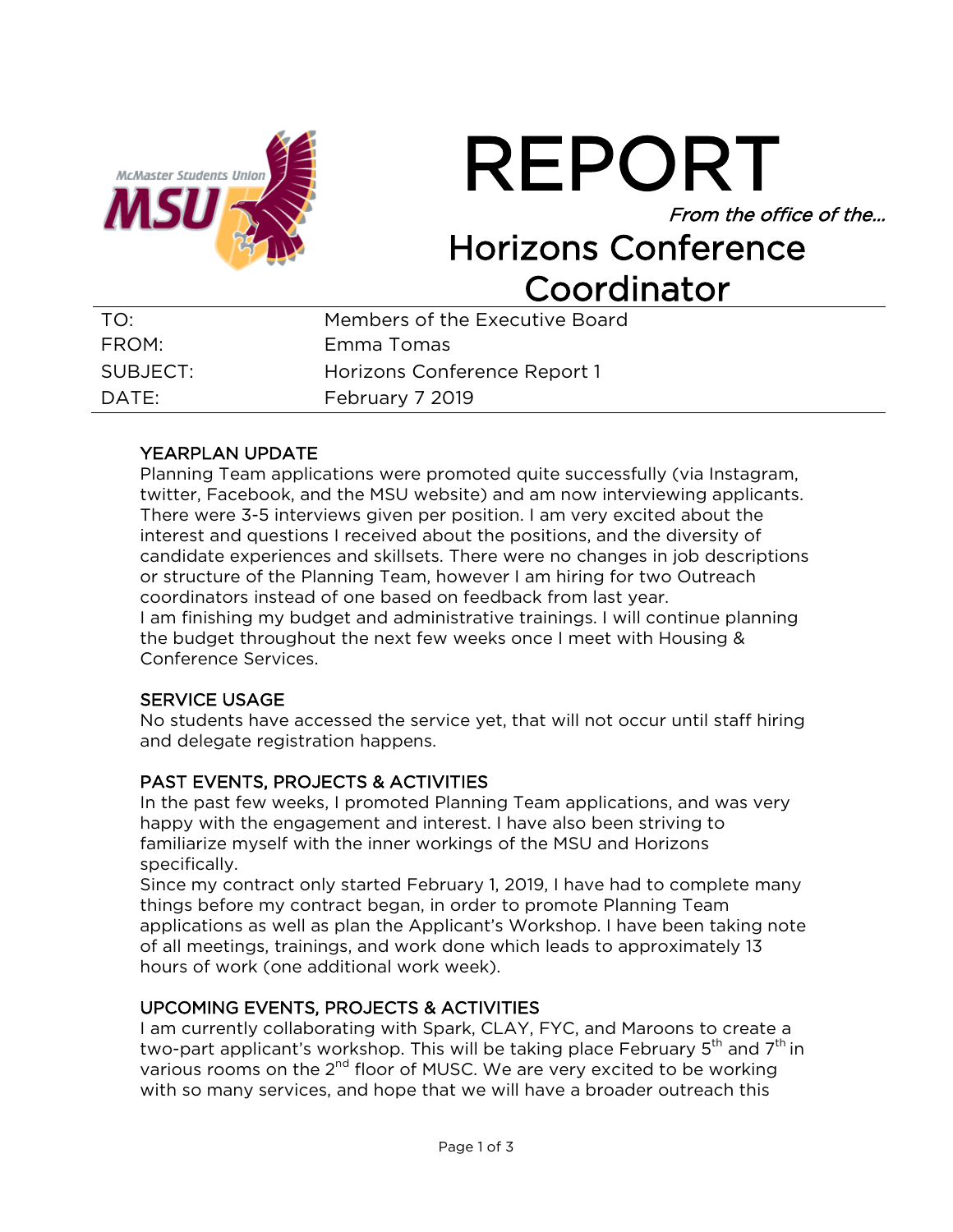year. We are hoping to have over 30 students, compared to last year's 6 students.

I have been interviewing Planning Team members this week. I hope to have a confirmed team before February 10<sup>th</sup>, 2019. I am excited but a little nervous about running interviews, but my hiring board (Connor MacLean and Adrianna Michell) has been enormously helpful in decision making and consultations.

# **BUDGET**

No money has been spent yet and will be able to reference a more completed budget outline for next month.

| ACCOUNT<br><b>CODE</b> | <b>ITEM</b>                                | BUDGET / COST |
|------------------------|--------------------------------------------|---------------|
|                        |                                            |               |
|                        | <b>TOTAL SPENT IN LINE</b>                 |               |
|                        | <b>REMAINING IN LINE</b>                   |               |
|                        |                                            |               |
|                        |                                            |               |
|                        | <b>TOTAL SPENT IN LINE</b>                 |               |
|                        | <b>REMAINING IN LINE</b>                   |               |
|                        |                                            |               |
|                        |                                            |               |
|                        | <b>TOTAL SPENT IN LINE</b>                 |               |
|                        | <b>REMAINING IN LINE</b>                   |               |
|                        |                                            |               |
|                        |                                            |               |
|                        | <b>TOTAL SPENT IN LINE</b>                 |               |
|                        | <b>REMAINING IN LINE</b>                   |               |
|                        | TOTALS                                     |               |
|                        | TOTAL BUDGETED DISCRETIONARY SPENDING      |               |
|                        | <b>TOTAL ACTUAL DISCRETIONARY SPENDING</b> |               |
|                        | <b>REMAINING DISCRETIONARY SPENDING</b>    |               |

# VOLUNTEERS

There are no volunteers for Horizons yet. I will be working hard to ensure the co-pairings of the Planning Team enable each member to grow, support one another, and be successful in their role. After hiring, I am excited to focus on bonding, collaboration, and goal-setting. I will be meeting with each member 1-on-1 to discuss their goals for the conference, how I can support them, as well as strengthen any foreseeable weaknesses they may have in that role.

# CURRENT CHALLENGES

I am not experiencing any challenges at the moment. There is evidently a very large learning curve, but I am excited to continue growing in this role. I may have to reopen applications for the Volunteer & Logistics Planning role. I only received 4 applications for this role and want to ensure that the best candidate is chosen for such a demanding role.